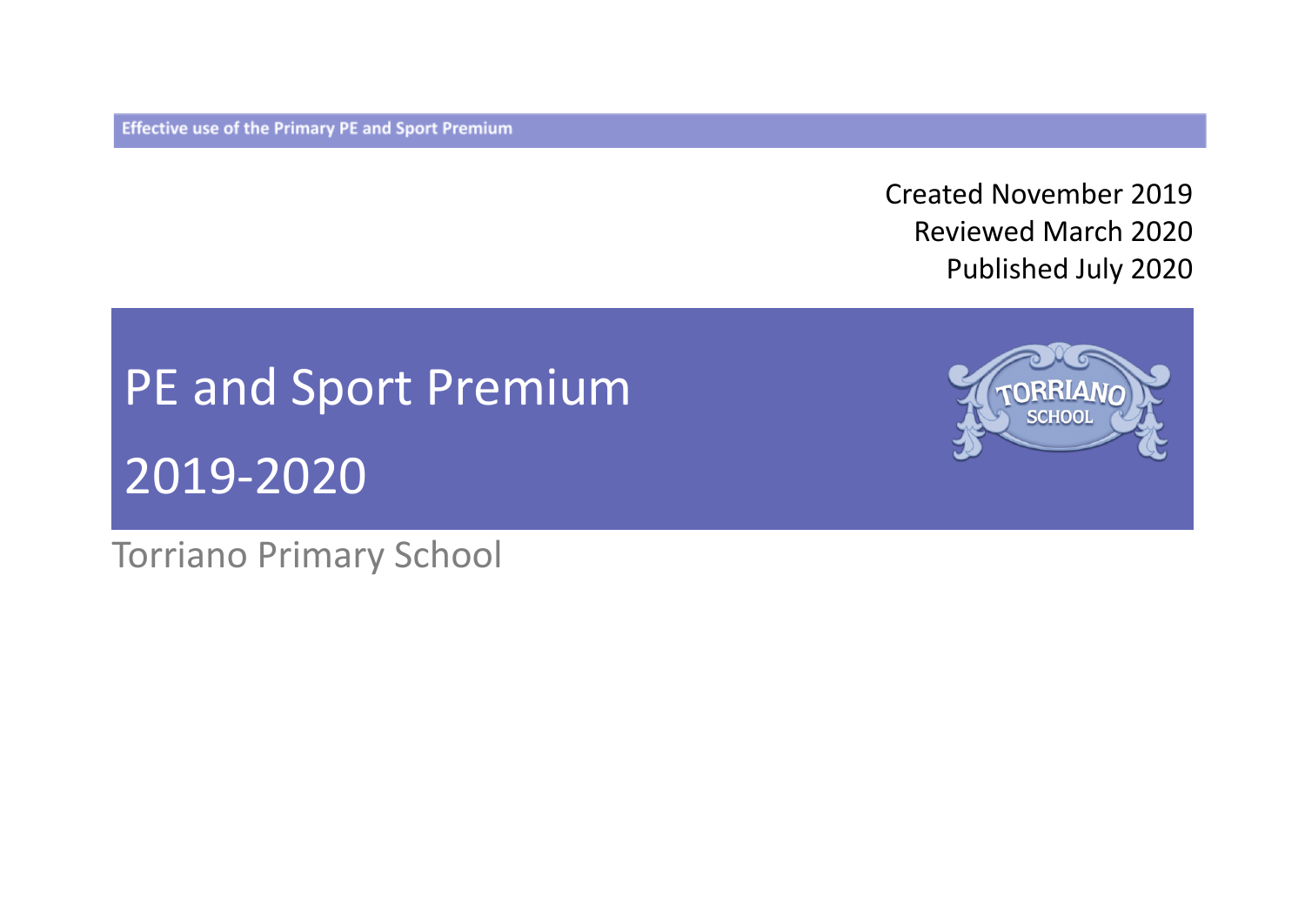

#### Torriano Primary School. Torriano Avenue, London, NW5 2SJ Ph. 02074240202

#### **PE and Sport Premium impact**

#### The DfE Vision for the Primary PE and Sport Premium

Schools must use the funding to make additional and sustainable improvements to the quality of physical education, physical activity and sport they offer.

This means that schools should use the premium to:

- Develop or add to the PE, physical activity and sport activities that the school already offers
- Build capacity and capability within the school to ensure that improvements made now will benefit pupils joining the school in future years

**ALL** pupils should leave primary school **physically literate** and with the **knowledge, skills and motivation** necessary to equip them for a **healthy, active lifestyle** and **lifelong participation** in physical activity and sport.

| Key achievements to date until July 2019:                                                                                                                                                                                                                                                                                                                                                                                                                                                                                                                          | Areas for further improvement and baseline evidence of need:                                                                                                                                                                                                                                                                                                                                                                                                                                                                                                                                                                                                              |
|--------------------------------------------------------------------------------------------------------------------------------------------------------------------------------------------------------------------------------------------------------------------------------------------------------------------------------------------------------------------------------------------------------------------------------------------------------------------------------------------------------------------------------------------------------------------|---------------------------------------------------------------------------------------------------------------------------------------------------------------------------------------------------------------------------------------------------------------------------------------------------------------------------------------------------------------------------------------------------------------------------------------------------------------------------------------------------------------------------------------------------------------------------------------------------------------------------------------------------------------------------|
| 100% Pupils had access to afterschool clubs across the school<br>50% KS1 Pupils attended an afterschool club in school over the year<br>80% KS2 Pupils attended an afterschool club in school over the<br>vear.<br>Increased number of pupils who are active during break and<br>lunchtimes<br>Children participated in more Level 1 and Level 2 competitions<br><b>Bronze School Games Award</b><br>A and B teams for football, netball, basketball and tri-golf.<br>Participated in Cross Country, Athletics, Dodgeball and much more<br>inclusive sport events. | Become an active school, increase pupil's activity levels.<br>100% Children take part in an afterschool club over the year<br>Less active children to enjoy taking part in PE and sport events<br>Centralise PE resources and facilitate the use of equipment in PE<br>lessons<br>Close the physical skill gap between pupils and offer an innovative<br>and effective physical literacy programme across EYFS and KS1.<br>Consolidate a high-quality PE curriculum<br>All children to meet national curriculum requirements for<br>swimming and water safety<br>All staff to feel confidence and have the skills and knowledge in<br>teaching or supporting PE and Sport |
| $11th$ overall place at the CSSA sport competition programme.                                                                                                                                                                                                                                                                                                                                                                                                                                                                                                      | Further staff training in specific areas                                                                                                                                                                                                                                                                                                                                                                                                                                                                                                                                                                                                                                  |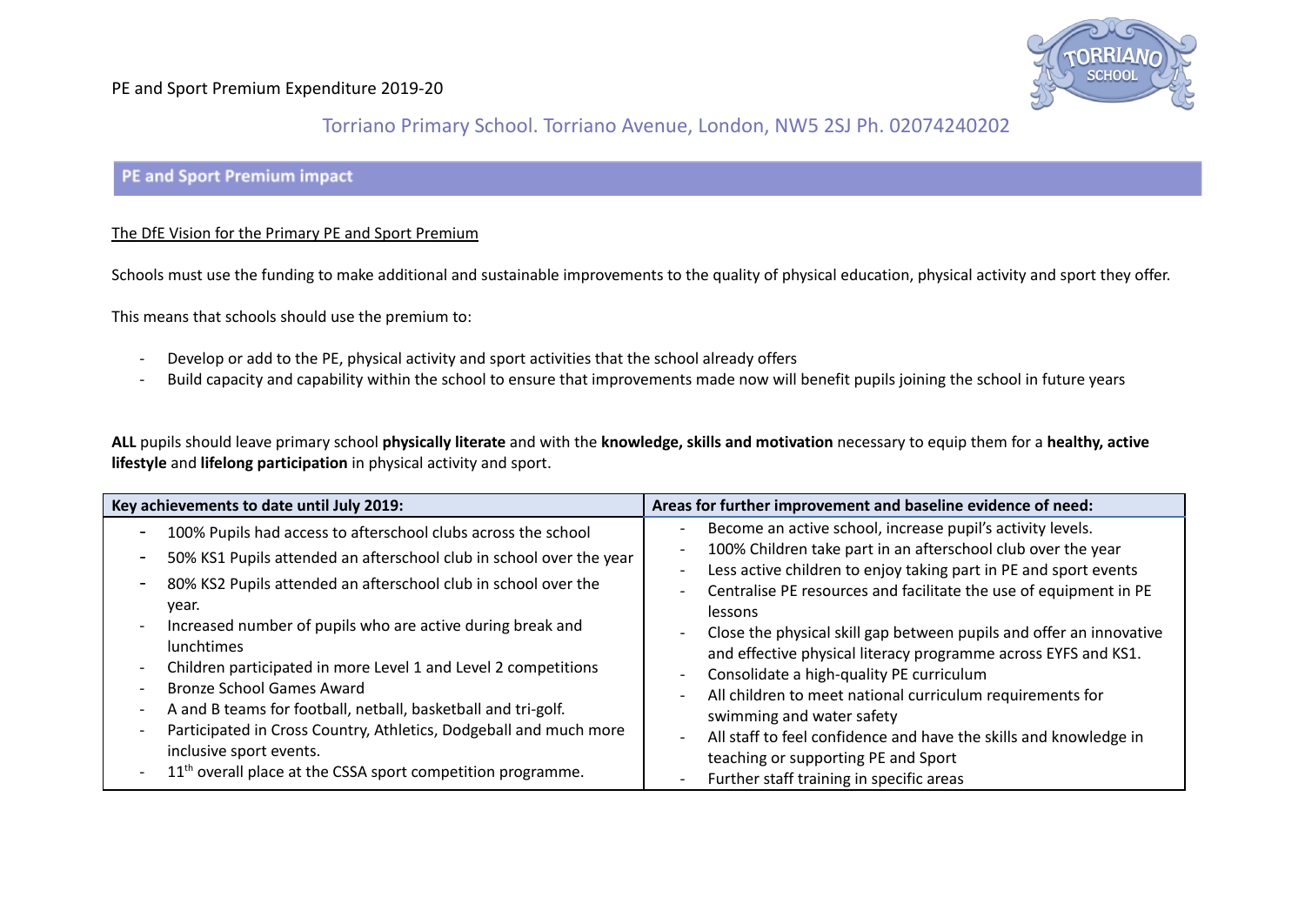

- 80% pupils in Year 6 met national curriculum requirements for swimming and water safety
- More teachers are aware of the importance of physical literacy and how to implement it in their lessons
- Some teachers feel confident at teaching PE and have knowledge about a wider range of sport and physical literacy.
- Children experienced a broader range of physical activity and sport as a cricket, gymnastics, tennis, dance, fitness and yoga.
- Raised PE and Sport profile by including PE news on the newsletter, offering woman only fitness classes at school, setting a football match for families and school staff.
- Keep raising the PE and Sport profile along the school community
- Pupils to take part in more competitions and use more time to prepare them. 100% KS2 Children participate in a sports event
- Establish more sports teams
- Top 5 at the CSSA sport competition programme
- Gold School Games Award
- Keep providing a broader range of physical activity and sport
- Extend extra-curricular sports provision before and after school
- Further community and local sports links
- Organise sports events against other schools at Torriano
- Organise more Level 1 competitions: Torriano football league and Torriano dodgeball tournament.
- Raise London Youth Games competition profiles along school.

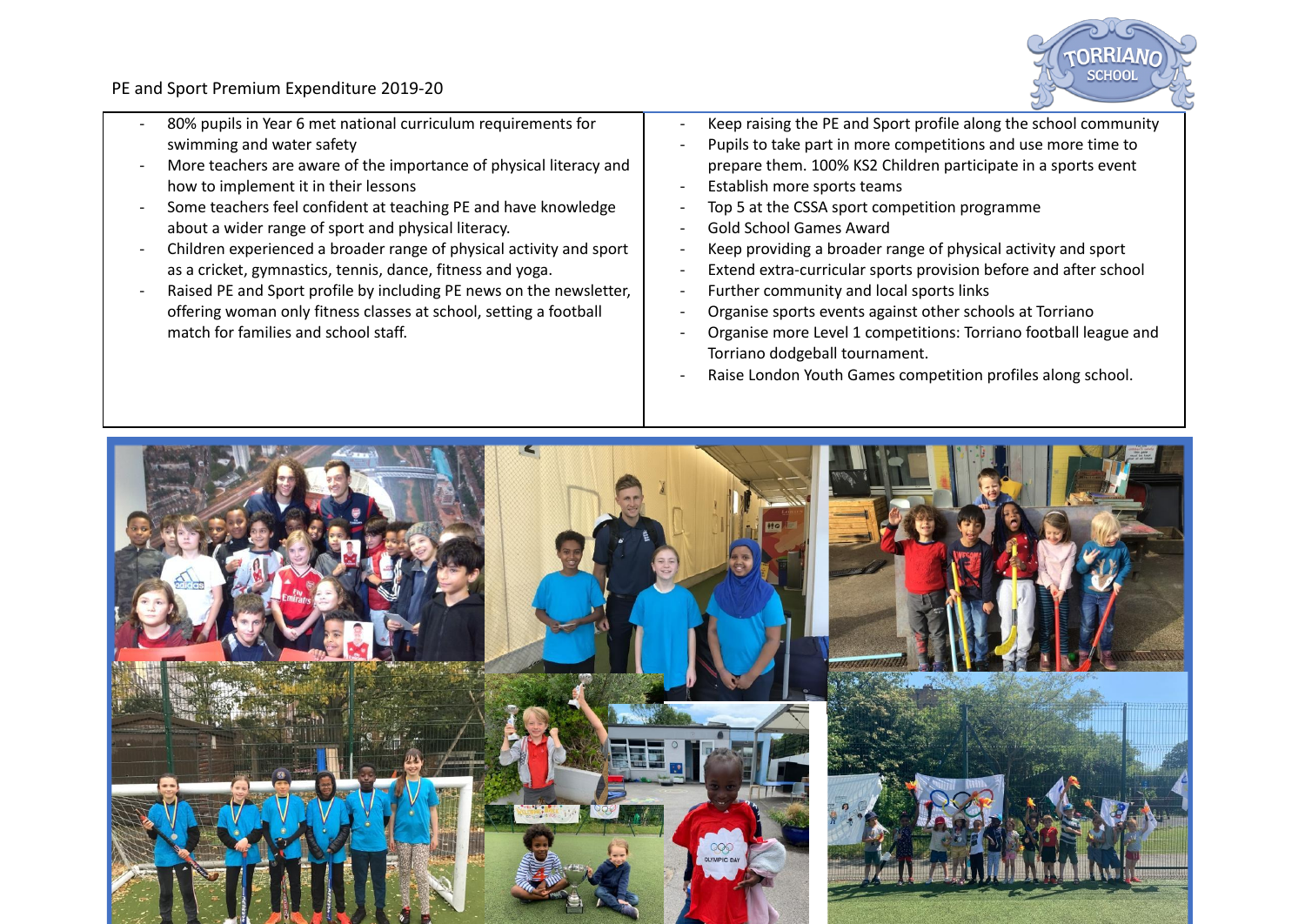

#### **Report on pupil's swimming attainment on leaving primary school July 2020**

Torriano Primary School uses the Primary PE and Sport premium to provide additional provision for swimming to ensure all pupils leaving school in year 6 meet the national curriculum requirements for swimming and water safety. Year 6 pupils working below expectations attend extra swimming lessons during summer term.

| Meeting national curriculum requirements for swimming and water safety                                                                                 | Percentage of pupils in Year 6 2020                                                                                                                                                                                                                      |
|--------------------------------------------------------------------------------------------------------------------------------------------------------|----------------------------------------------------------------------------------------------------------------------------------------------------------------------------------------------------------------------------------------------------------|
|                                                                                                                                                        | Data collection interrupted by the coronavirus outbreak. Y6<br>classes swam for half term during the autumn term. Top-up<br>swimming lessons were planned for the summer term to make sure<br>all children would have met the requirements for swimming. |
| What percentage of pupils in Year 6 cohort swim competently, confidently and<br>proficiently over a distance of at least 25 metres?                    | 80%                                                                                                                                                                                                                                                      |
| What percentage of pupils in Year 6 cohort use a range of strokes effectively [for example,<br>front crawl, backstroke and breaststroke]?              | 75%                                                                                                                                                                                                                                                      |
| What percentage of pupils in Year 6 cohort perform safe self-rescue in different<br>water-based situations?                                            | 75%                                                                                                                                                                                                                                                      |
| Have you used the Primary PE and Sport Premium to provide additional provision for<br>swimming?                                                        | No. Children in Y6 missed their top-up swimming lessons<br>during the summer term due to current circumstances.                                                                                                                                          |
| Children in year 6 who benefits from extra swimming lessons to ensure they meet the<br>national curriculum requirements for swimming and water safety. | N/A                                                                                                                                                                                                                                                      |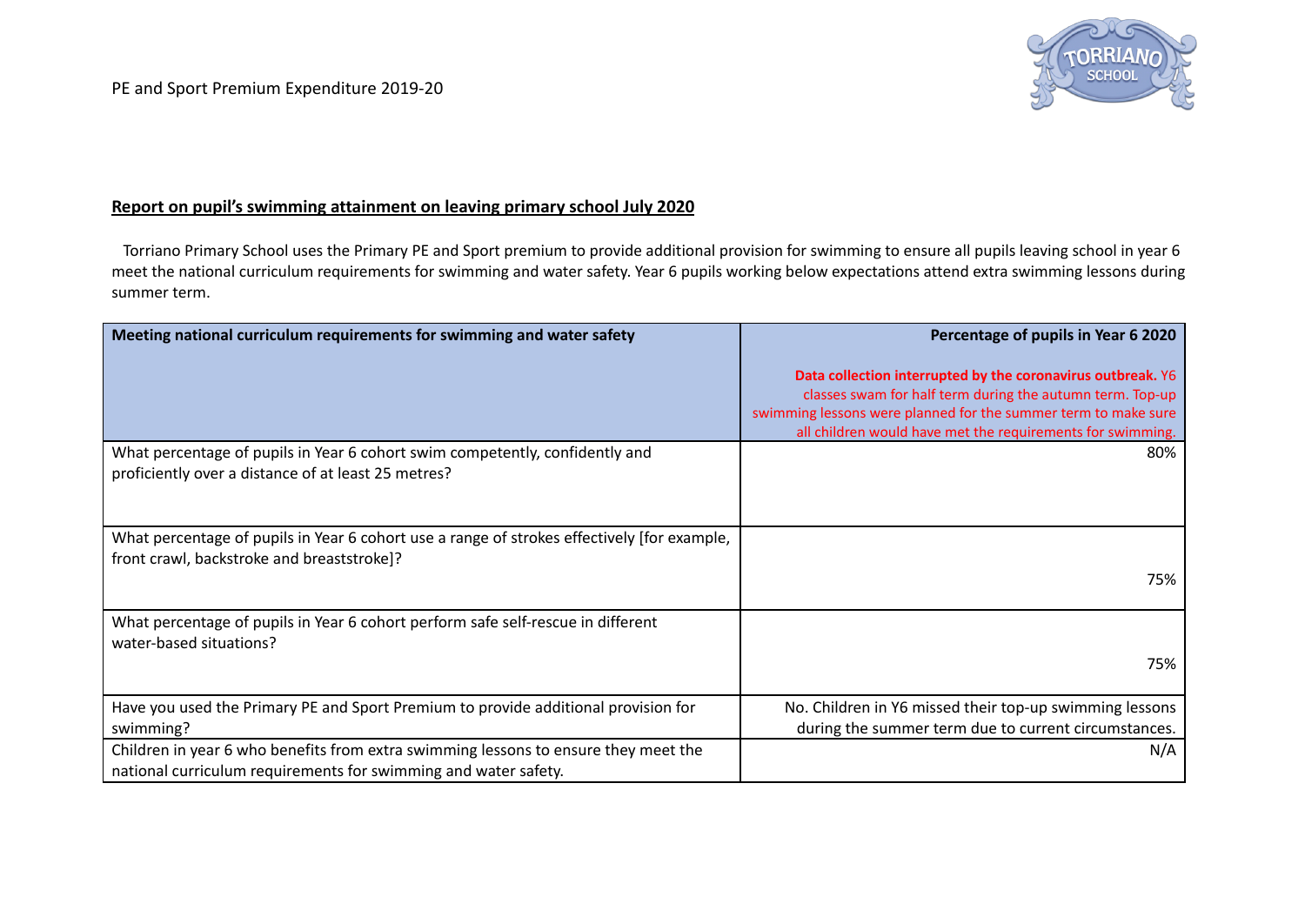

#### **Report on the planning, monitoring and recording of the impact of the PE and Sport Premium expenditure**

| Academic Year: 2019-20                                                                                                                                                                                                                                                                       | Pe and sport Premium received: £19490                                                                                                                                                                                                                                                                                                                                                                                                                                                             |                                       | Date updated: 17th July 2020                                                                                                                                                                                                                                                                                                                                                                                                                                                                                                                                                      |                                                                                                                                                                                                                                                                                                                                                        |  |
|----------------------------------------------------------------------------------------------------------------------------------------------------------------------------------------------------------------------------------------------------------------------------------------------|---------------------------------------------------------------------------------------------------------------------------------------------------------------------------------------------------------------------------------------------------------------------------------------------------------------------------------------------------------------------------------------------------------------------------------------------------------------------------------------------------|---------------------------------------|-----------------------------------------------------------------------------------------------------------------------------------------------------------------------------------------------------------------------------------------------------------------------------------------------------------------------------------------------------------------------------------------------------------------------------------------------------------------------------------------------------------------------------------------------------------------------------------|--------------------------------------------------------------------------------------------------------------------------------------------------------------------------------------------------------------------------------------------------------------------------------------------------------------------------------------------------------|--|
| Indicator 1: The engagement of all pupils in regular physical activity - Chief Medical Officer guidelines recommend that primary<br>Percentage of total<br>allocation:<br>school children undertake at least 60 minutes of physical activity a day, of which 30 minutes should be in school. |                                                                                                                                                                                                                                                                                                                                                                                                                                                                                                   |                                       |                                                                                                                                                                                                                                                                                                                                                                                                                                                                                                                                                                                   |                                                                                                                                                                                                                                                                                                                                                        |  |
| <b>INTENT</b>                                                                                                                                                                                                                                                                                | <b>IMPLEMENTATION</b>                                                                                                                                                                                                                                                                                                                                                                                                                                                                             |                                       | <b>IMPACT</b>                                                                                                                                                                                                                                                                                                                                                                                                                                                                                                                                                                     | £2710                                                                                                                                                                                                                                                                                                                                                  |  |
| What you want the pupils to know and be able to<br>do and about what they need to learn and to<br>consolidate through practice:<br>Encourage ALL children to exercise daily for 60                                                                                                           | Your actions to achieve are linked<br>to your intentions:<br>Introduce new sports and active                                                                                                                                                                                                                                                                                                                                                                                                      | Funding<br>allocated:<br>Sports coach | Evidence of impact: what do pupils<br>now know and what can they now<br>do? What has changed?<br>Increased percentage of active                                                                                                                                                                                                                                                                                                                                                                                                                                                   | Sustainability and<br>suggested next<br>steps:<br>Use Active school                                                                                                                                                                                                                                                                                    |  |
| minutes per day in school or at home increasing<br>their physical activity levels and improving their<br>health.                                                                                                                                                                             | clubs that ALL children can feel<br>confident in participating in.<br>Create an awareness in children<br>and families of the 'be active at<br>least 60 minutes a day'. Refer to be<br>active 60 minutes a day in PE<br>lessons, sports assemblies and<br>school newsletter.<br>Encourage all teachers to do the<br>'Daily Mile' with their classes.<br>Provide opportunities to be active<br>during break time and lunchtime.<br>Review playtime timetable.<br>Participate in the Race to Health. | hours. £2000                          | children before, during and after<br>school day. Evidence on PE<br>spreadsheet and registers.<br>More classes and bubbles doing the<br>daily mile across school the day they<br>didn't do PE. Daily Mile assembly<br>where we showed a video made by<br>pupils encouraging other pupils to<br>take part in the daily mile. Pupils are<br>more motivated to do the daily mile<br>and asked teachers to run around<br>school.<br>Athletics Club started the marathon<br>kids programme. Great motivation<br>levels during club before school. We<br>stopped the programme in March. | planner to further<br>identify and track<br>who, where and<br>when we need to<br>develop pupil's<br>activity levels<br>specially to start our<br>'Be active<br>post-lockdown<br>programme' before<br>and after school.<br>Establish a<br>well-planned daily<br>mile timetable<br>across the whole<br>school. Classes to<br>do daily mile every<br>day. |  |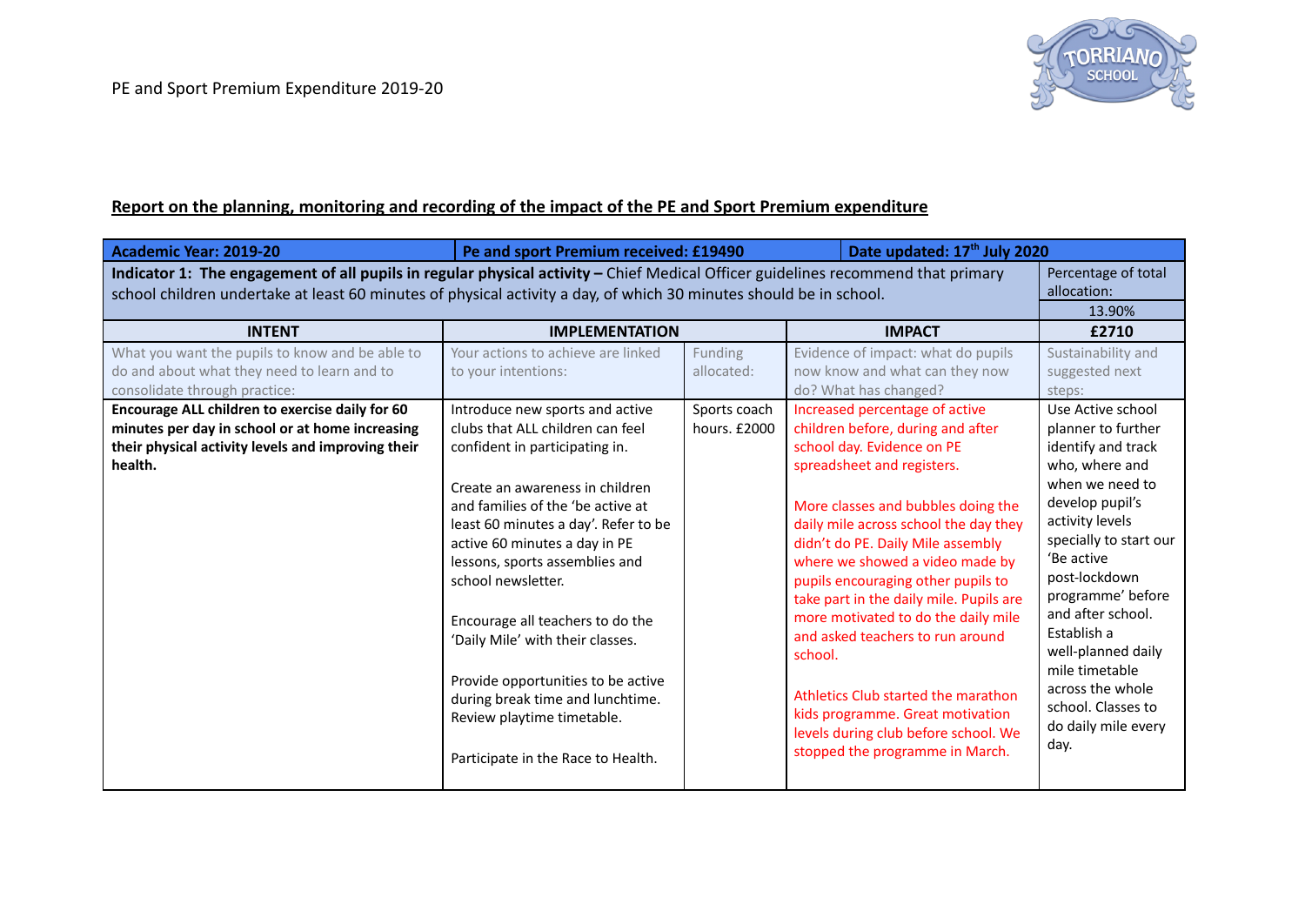

|                                                                                                                                           | Provide PE challenge, active break<br>and ideas of how to be active at<br>home during the lockdown.                                                                                                    |     | Over 150 pupils engaged with PE and<br>physical activity offer on google<br>classroom uploading their active<br>diary and sharing photo or video<br>evidences. We had over 300 children<br>at school and at home being active at<br>least 60 minutes some days of the<br>week during the summer term.<br>Race to Health Camden Champions<br>and second place in London. Children                | All classes to join<br>the Marathon kids<br>programme. Classes<br>to track how many<br>marathons they can<br>run during the year.<br>Introduce classes<br>and individual<br>rewards to<br>encourage children |
|-------------------------------------------------------------------------------------------------------------------------------------------|--------------------------------------------------------------------------------------------------------------------------------------------------------------------------------------------------------|-----|-------------------------------------------------------------------------------------------------------------------------------------------------------------------------------------------------------------------------------------------------------------------------------------------------------------------------------------------------------------------------------------------------|--------------------------------------------------------------------------------------------------------------------------------------------------------------------------------------------------------------|
|                                                                                                                                           |                                                                                                                                                                                                        |     | were more aware of how long they<br>exercise every day.                                                                                                                                                                                                                                                                                                                                         | to take part and try<br>their best.                                                                                                                                                                          |
|                                                                                                                                           |                                                                                                                                                                                                        |     | We reviewed equipment needed for<br>lunchtime and bought new<br>equipment that was kept in a storage<br>box in the pitch. We planned a<br>timetable with different sport played<br>in the pitch during lunchtime in the<br>summer term. The activities in the<br>pitch were rearranged due to the<br>coronavirus outbreak. Children were<br>confident and enjoyed playing<br>no-contact sports. | Organise classes bag<br>equipment for<br>break time and<br>lunchtime. Start a<br>system to avoid<br>equipment getting<br>lost.                                                                               |
| Least active or inactive children to make more<br>rapid progress in PE to close any gaps in their<br>fundamental motor skill development. | Identify all children physical activity<br>level by a survey during PE lessons,<br>and staff observations during PE,<br>break/lunchtime and afterschool<br>clubs.<br>PE Assessment sheet used to track | N/A | Y6 Fitness club was due to start in<br>March. The club was postponed due<br>to the coronavirus outbreak.<br><b>CPD for TAs and Motor skills</b><br>intervention groups didn't start in the<br>summer term due to the coronavirus                                                                                                                                                                | Establish a Fitness<br>programme with<br><b>Active Champion</b><br>Certificates to<br>children who<br>achieve certain<br>amount of daily                                                                     |
|                                                                                                                                           | pupils' involvement in physical<br>activity and less active or inactive<br>children progression.                                                                                                       |     | outbreak.                                                                                                                                                                                                                                                                                                                                                                                       | physical activity.                                                                                                                                                                                           |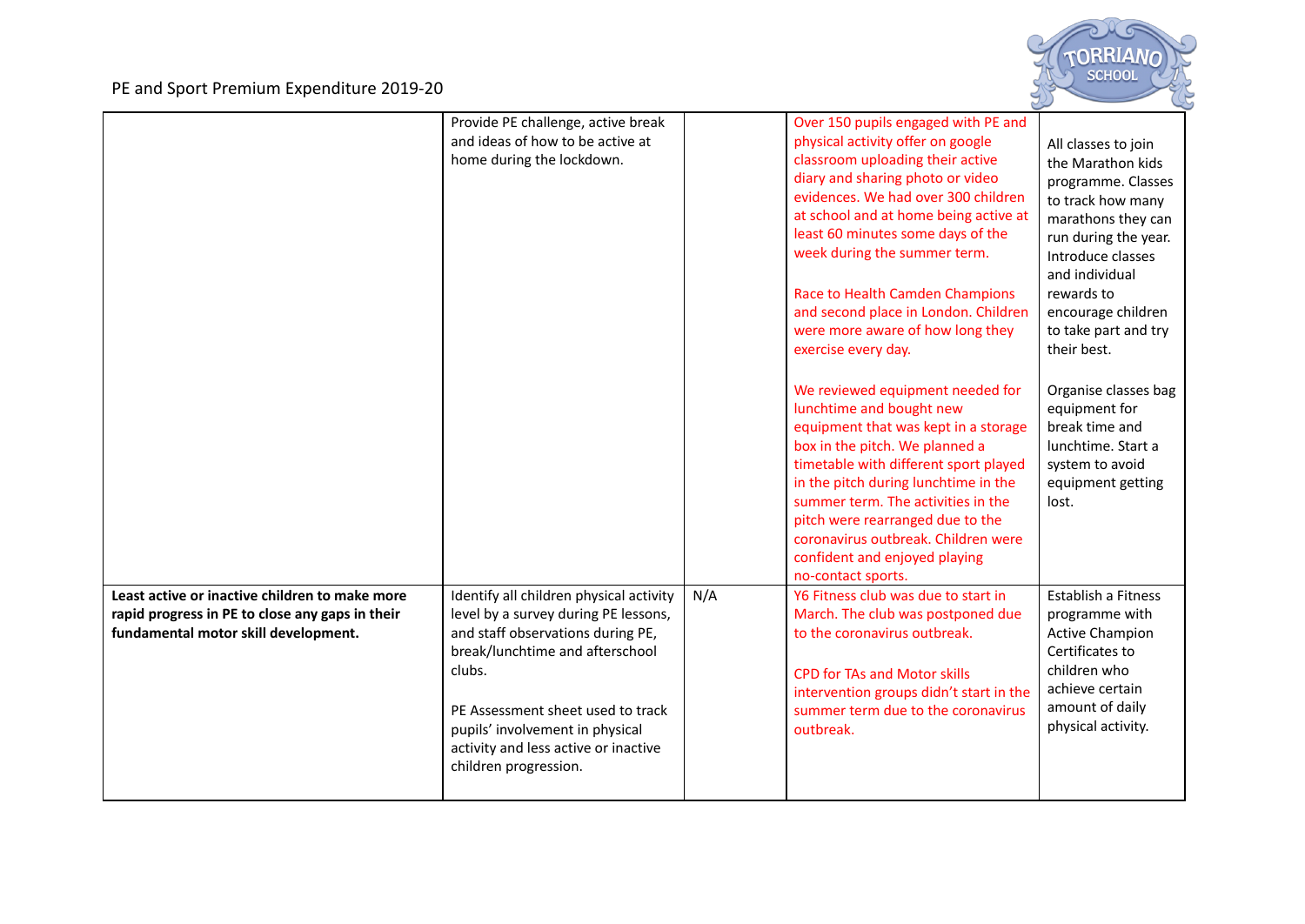

|                                                    | Targeted children to take part in at<br>least one active club and inclusive<br>or S4A competition a year.<br>Provide a fitness club to targeted<br>groups to improve their fitness and<br>participation levels.<br>CPD for TAs regarding Motor Skills<br>Intervention Groups across the<br>school. Cancelled. |                         |                                       |                        |
|----------------------------------------------------|---------------------------------------------------------------------------------------------------------------------------------------------------------------------------------------------------------------------------------------------------------------------------------------------------------------|-------------------------|---------------------------------------|------------------------|
|                                                    | Run Motor Skills Intervention<br>Groups. Cancelled.<br>Skipping rope challenge and                                                                                                                                                                                                                            |                         |                                       |                        |
|                                                    | dodgeball competitions.                                                                                                                                                                                                                                                                                       |                         |                                       |                        |
| 95% of children leaving to meet the three national | Maintain good level of swimming                                                                                                                                                                                                                                                                               |                         | CB observed swimming lessons. Less    | Review swimming        |
| curriculum requirements for swimming and water     | lessons across the school and                                                                                                                                                                                                                                                                                 |                         | able children were not challenged     | lessons with our       |
| safety so they can actively swim when they leave   | throughout the year by swimming                                                                                                                                                                                                                                                                               | Swimming                | enough and children who were          | provider and           |
| school.                                            | lesson observations. CB to observe                                                                                                                                                                                                                                                                            | England                 | behind year expectations struggled to | establish clear        |
|                                                    | Swimming lessons in Autumn.                                                                                                                                                                                                                                                                                   | membership<br>Cancelled | catch up with peers.                  | expectations.          |
|                                                    | Join swimming England                                                                                                                                                                                                                                                                                         |                         | We received our swimming              | Celebrate swimming     |
|                                                    | organisation to get certificates,                                                                                                                                                                                                                                                                             | Top-up                  | certificates in the spring term but   | achievements           |
|                                                    | swimming levels and swimming                                                                                                                                                                                                                                                                                  | lessons                 | due to coronavirus outbreak we        | during sports          |
|                                                    | information to use out of the pool.                                                                                                                                                                                                                                                                           | Cancelled               | didn't give certificates out in the   | achievement            |
|                                                    | Give swimming certificates during                                                                                                                                                                                                                                                                             |                         | summer term.                          | assembly.              |
|                                                    | sports achievement assemblies.                                                                                                                                                                                                                                                                                | Aquaspash               |                                       |                        |
|                                                    |                                                                                                                                                                                                                                                                                                               | Cancelled               | Teachers obtained classes swimming    | Take part in the       |
|                                                    | Give swimming certificates for level                                                                                                                                                                                                                                                                          |                         | levels, so we were able to keep track | <b>CSSA swimming</b>   |
|                                                    | achieved.                                                                                                                                                                                                                                                                                                     |                         | of each child progress.               | events and organise    |
|                                                    |                                                                                                                                                                                                                                                                                                               |                         |                                       | our own Aquasplash     |
|                                                    |                                                                                                                                                                                                                                                                                                               |                         | Evidences of Y6 swimming levels       | in the summer term     |
|                                                    |                                                                                                                                                                                                                                                                                                               |                         | during autumn term. We targeted       | as part of the         |
|                                                    |                                                                                                                                                                                                                                                                                                               |                         |                                       | <b>National School</b> |
|                                                    |                                                                                                                                                                                                                                                                                                               |                         |                                       |                        |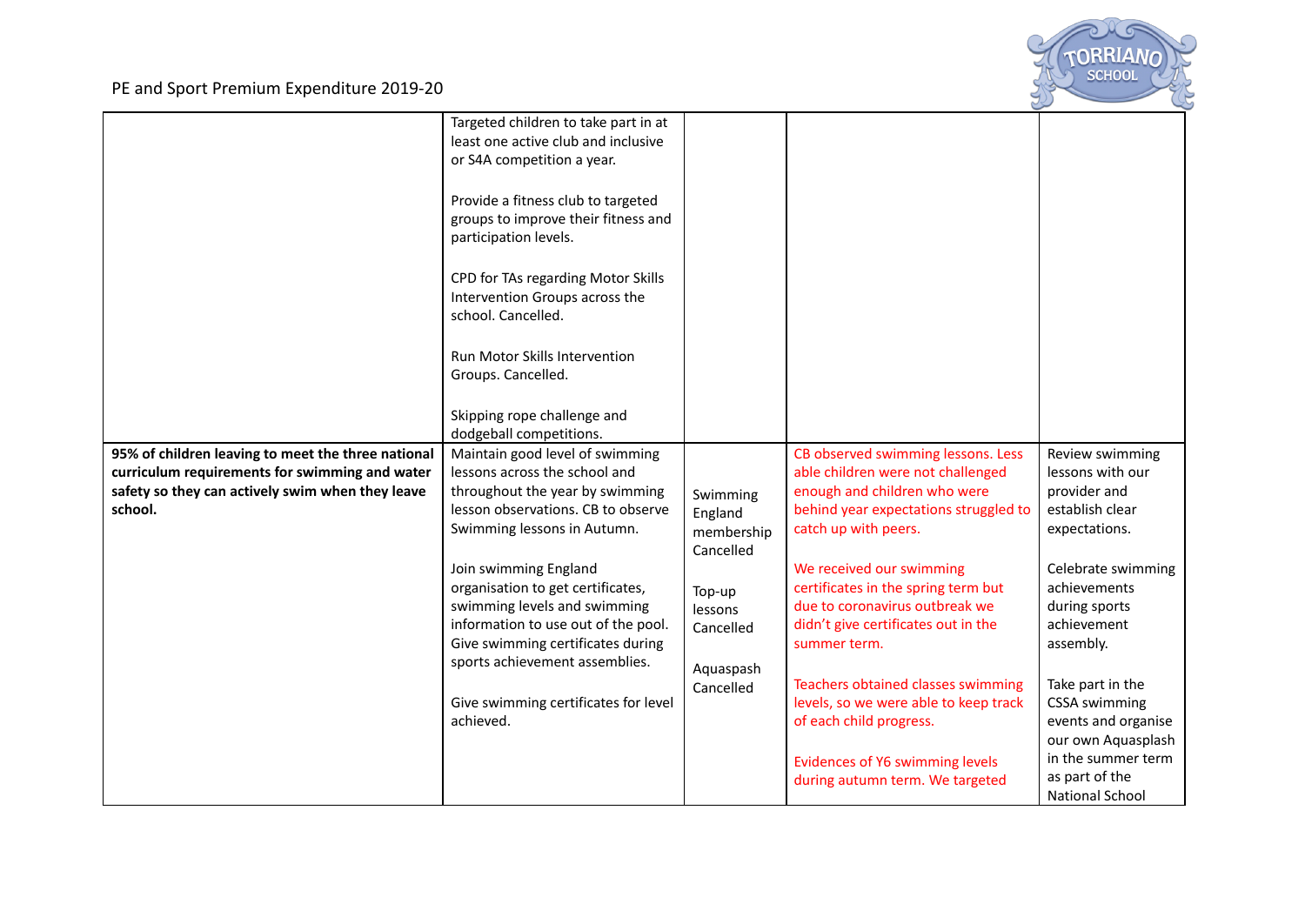

|                                                    | Teachers to obtain swimming levels    |               | some children for the top-up lessons    | Sport Week to       |
|----------------------------------------------------|---------------------------------------|---------------|-----------------------------------------|---------------------|
|                                                    | from swimming coaches after each      |               | that were cancelled.                    | ensure all children |
|                                                    | term and email it to Carmen.          |               |                                         | can take part.      |
|                                                    |                                       |               | Children showed great interest about    |                     |
|                                                    | PE Assessment tracking document       |               | taking part in a swimming gala and      |                     |
|                                                    | to track swimming progress.           |               | festival. A record of children who      |                     |
|                                                    |                                       |               | wanted to participate were kept in      |                     |
|                                                    | Identified year 6 children to receive |               | the PE spreadsheet. Torriano            |                     |
|                                                    | intensive support in order to reach   |               | Aquasplash for Y6 didn't happen and     |                     |
|                                                    |                                       |               | the CSSA swimming event was             |                     |
|                                                    | the target distance in summer         |               | cancelled due to the coronavirus        |                     |
|                                                    | term.                                 |               | outbreak.                               |                     |
|                                                    |                                       |               |                                         |                     |
|                                                    | Identified year 6 children who are    |               |                                         |                     |
|                                                    | meeting the national curriculum       |               | We organised a successful Virtual       |                     |
|                                                    | requirements and participate in an    |               | Swimming Dancepetition during the       |                     |
|                                                    | aquasplash event organised by the     |               | summer term. Evidence of children       |                     |
|                                                    | school.                               |               | and school staff taking part can be     |                     |
|                                                    |                                       |               | seen in our school sports videos.       |                     |
|                                                    | Participate in the CSSA swimming      |               |                                         |                     |
|                                                    | gala. KS2 children working on or      |               |                                         |                     |
|                                                    | beyond the target can compete         |               |                                         |                     |
|                                                    | against other schools. KS2 children   |               |                                         |                     |
|                                                    | working towards the target can        |               |                                         |                     |
|                                                    |                                       |               |                                         |                     |
|                                                    | explore and play games in the         |               |                                         |                     |
|                                                    | learning swimming pool.               |               |                                         |                     |
| All children to understand the benefits of being   |                                       |               | Year 6 learnt about their heart rates,  | Organise assemblies |
| active and healthy lifestyle choices. Children can | Fitness and science lessons and       |               | wellbeing and did a project about it.   | about being active, |
| speak confidently about how they stay active and   | whole school culture of promoting     |               | Other year group had different          | health and          |
| healthy and why.                                   | activity and health.                  |               | lessons about wellbeing and health.     | wellbeing.          |
|                                                    |                                       | Fitness coach |                                         |                     |
|                                                    | KS2 pupils to keep a weekly record    | £600          | We organised an assembly to talk        | Keep sharing the    |
|                                                    | of what they eat during PE Fitness    |               | about the benefit of sport and the      | message about the   |
|                                                    | unit. Talk about the food pyramid.    |               | importance of doing at least 60         | importance of doing |
|                                                    |                                       |               | minutes of physical activity every day. | at least 60 minutes |
|                                                    |                                       |               |                                         |                     |
|                                                    |                                       |               |                                         |                     |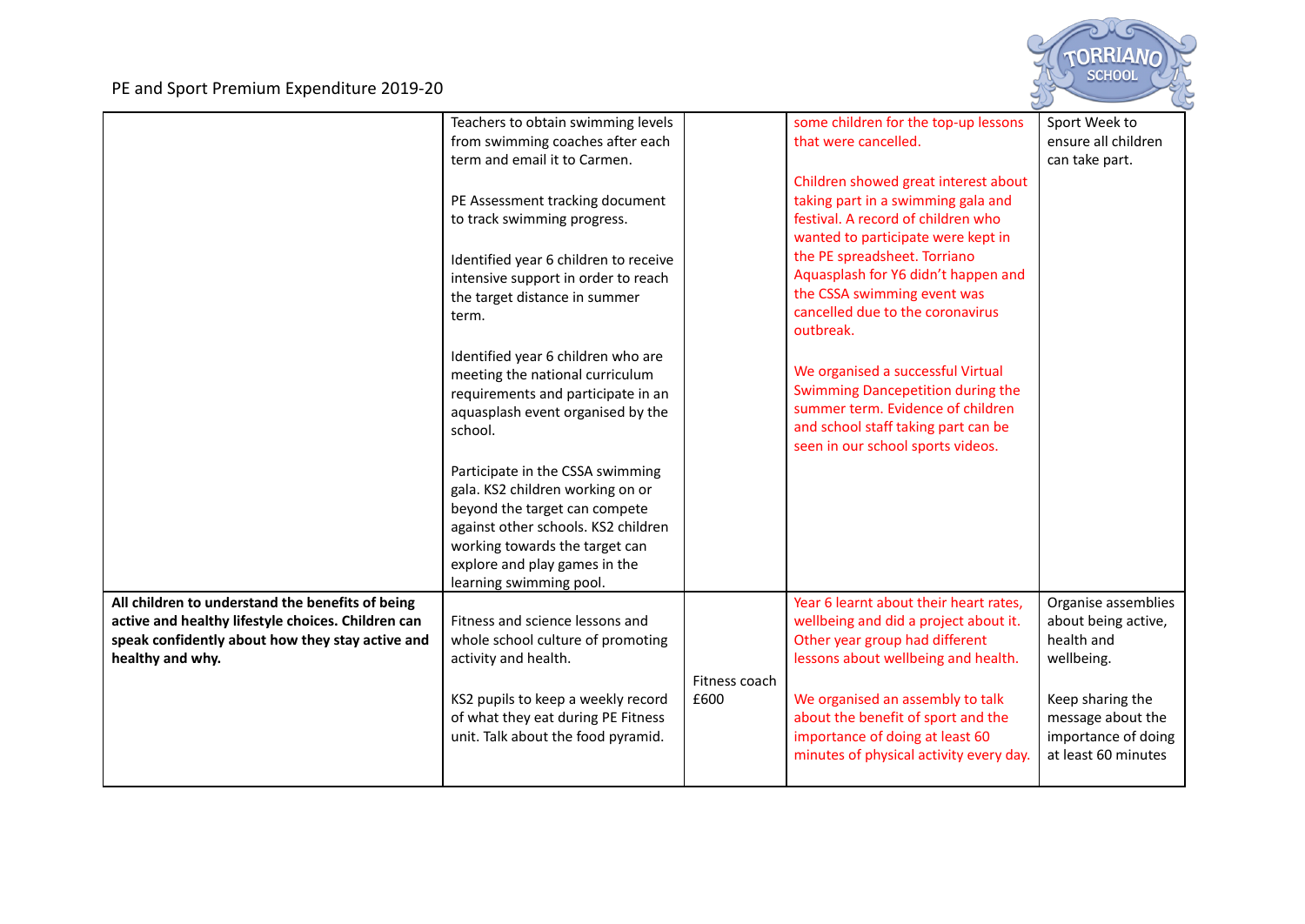

| Establish termly assemblies for KS1  | PE Fitness Unit was cancelled.                    | of physical active       |
|--------------------------------------|---------------------------------------------------|--------------------------|
| and KS2 about fitness and healthy    | Instead, children submitted an active             | every day.               |
| lifestyle choices.                   | diary on google classroom and                     |                          |
|                                      | shared pictures and videos of them                |                          |
|                                      |                                                   | <b>Start new Fitness</b> |
| Maintain Fitness club on Fridays     | being active.                                     | clubs as a part of       |
| and offer athletics clubs for KS2    |                                                   | our 'Be active           |
| children in the mornings.            | Athletics Club in the morning was                 | post-lockdown            |
|                                      | oversubscribed and many children                  | programme' before        |
| Further encourage whole school to    | came to school at 8am to enjoy being              | and after school.        |
| walk or run The Daily Mile as a way  | active while improving their athletics            |                          |
| of improving our health and fitness. | skills and fitness levels. Fitness Club           | Target children who      |
|                                      | after school was full and children                | will need a catch-up     |
| Include health related games in PE   | learnt about fitness, healthy lifestyles          | fitness plan.            |
| lessons.                             | and different ways of being active.               |                          |
|                                      |                                                   | Daily Mile timetable     |
|                                      | 'Be active for at least 60 minutes'               | for the whole            |
| Take part in the Race to Health.     | logo and message were included in                 |                          |
|                                      | all sports news on the school                     | school.                  |
| Y6 Fitness Club in the summer        | newsletter and often mentioned it on              |                          |
| term.                                | google classroom and sports videos.               | Active activity packs    |
|                                      | More children and adults are aware                | to de deliver and        |
| Take part in the physical activity   | of how many minutes children should               | encourage to be          |
| packs programme Camden offered       |                                                   | used to families at      |
| to certain children.                 | exercise every day.                               | home.                    |
|                                      |                                                   |                          |
|                                      | School staff organised a successful               |                          |
|                                      | Fitness alphabet workout for children             |                          |
|                                      | at home during the lock down.                     |                          |
|                                      | Videos were shared every week with                |                          |
|                                      | children. There was an increase of                |                          |
|                                      | number of pupils taking part.                     |                          |
|                                      |                                                   |                          |
|                                      | Many pupils took part in the Race to              |                          |
|                                      | Health with a successful 1 <sup>st</sup> place in |                          |
|                                      | Camden and 2 <sup>nd</sup> place in London.       |                          |
|                                      |                                                   |                          |
|                                      |                                                   |                          |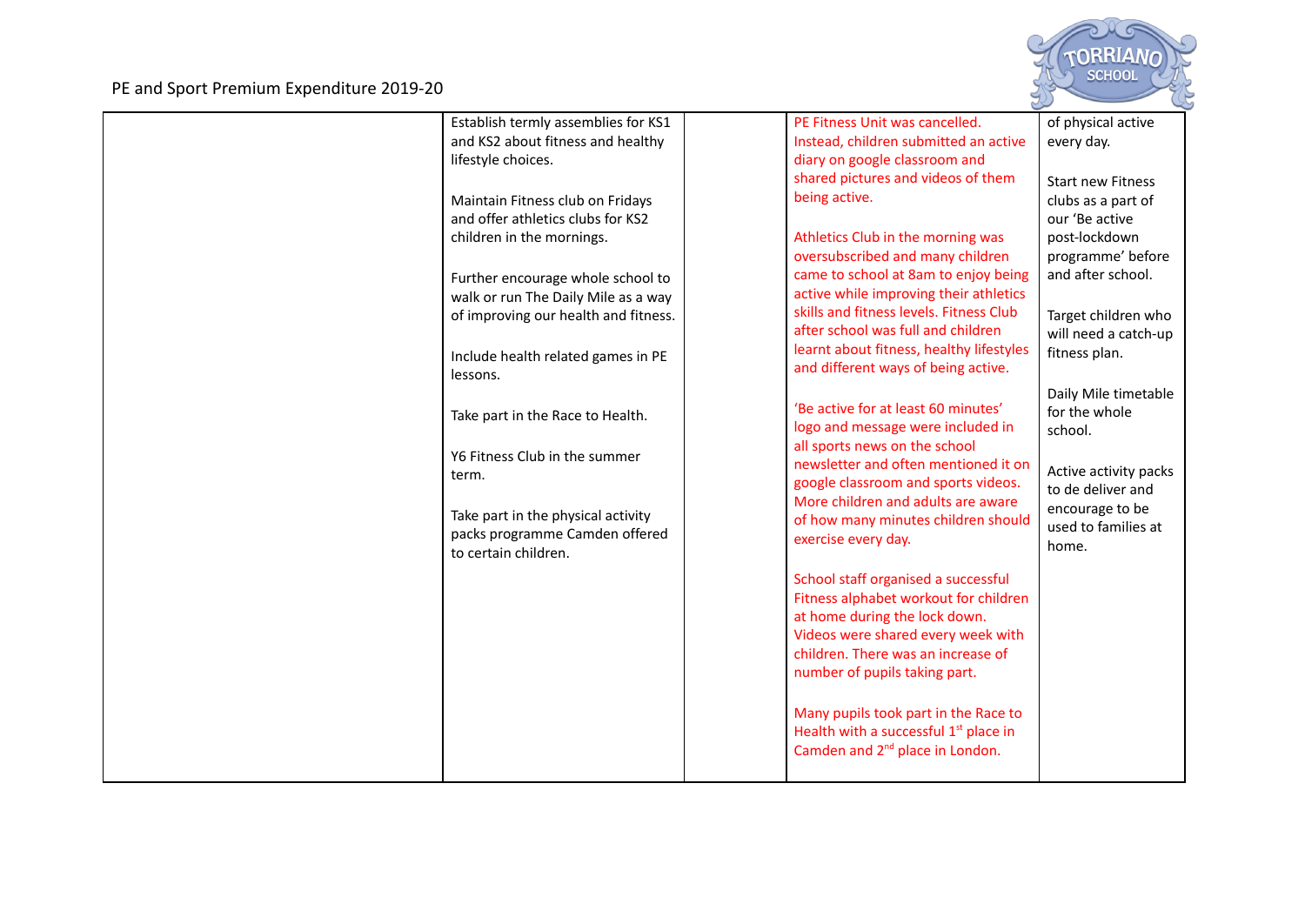

|                                                    |                                       |              | Y6 Fitness Club was cancelled due to    |                      |
|----------------------------------------------------|---------------------------------------|--------------|-----------------------------------------|----------------------|
|                                                    |                                       |              | the coronavirus outbreak.               |                      |
|                                                    |                                       |              |                                         |                      |
|                                                    |                                       |              | We received active activity packs to    |                      |
|                                                    |                                       |              | deliver to some of our children as      |                      |
|                                                    |                                       |              | part of being active at home. This is a |                      |
|                                                    |                                       |              |                                         |                      |
|                                                    |                                       |              | programme to be continued in            |                      |
|                                                    |                                       |              | September.                              |                      |
| Enhance PE and sports resources at the school in   | Organise the PE shed and cupboard     |              | PE shed was reorganised and more        | Review equipment     |
| order to promote more active time for children.    | to facilitate the good choice of      |              | shed were added to maximise space.      | and replace when     |
|                                                    | equipment needed for lessons.         |              | Resources in boxes with tags or mesh    | necessary.           |
|                                                    | Purchase storage unit for lunchtime   | Purchase     | bag for easy access when choosing       |                      |
|                                                    | active equipment.                     | boxes £50    | equipment for PE lessons.               | Reorganise playtime  |
|                                                    |                                       |              |                                         | bags for next year   |
|                                                    | New sports equipment is               | £300 PE      | All playtime equipment was moved        | with fun and         |
|                                                    |                                       | storage unit |                                         |                      |
|                                                    | purchased and renewed as              |              | to a PE storage unit so children could  | enjoyable            |
|                                                    | necessary to enhance lessons and      |              | just use playtime equipment during      | equipment.           |
|                                                    | meet the needs of the expansion to    |              | lunchtime. It was a big change for our  |                      |
|                                                    | a broader PE curriculum.              |              | pupils, but it was beneficial for PE    |                      |
|                                                    |                                       | <b>New</b>   | lessons.                                |                      |
|                                                    | Organise and source play              | Equipment    |                                         |                      |
|                                                    | equipment to encourage active         | £300         |                                         |                      |
|                                                    | playtimes. See reorganisation of      |              |                                         |                      |
|                                                    | playtime equipment below due to       |              |                                         |                      |
|                                                    | the coronavirus outbreak.             |              |                                         |                      |
| Increase all children fitness levels during school | Join the Daily Mile community and     |              | Children have been actively             | New promotional      |
| time.                                              | provide opportunities to run The      |              | participating in the daily mile. They   | video to record and  |
|                                                    | Daily Mile. Discuss with staff to see |              | asked teachers if they can do it. We    | share in September.  |
|                                                    | what works best for them.             |              | can see positive impact on our pupils'  |                      |
|                                                    | Promotional video.                    |              | fitness levels after weeks.             |                      |
|                                                    |                                       | N/A          |                                         | Provide a formal     |
|                                                    |                                       |              |                                         | Daily Mile timetable |
|                                                    | CB to attend a Daily Mile event       |              | CB used strategies shared by the        | to make sure we      |
|                                                    |                                       |              | founder of the Daily Mile to            | maximize the use of  |
|                                                    | Look into using Active Maths across   |              | encourage more teacher to include       | outdoor space.       |
|                                                    | the school. Use chance to shine or    |              | the daily mile in their class school    |                      |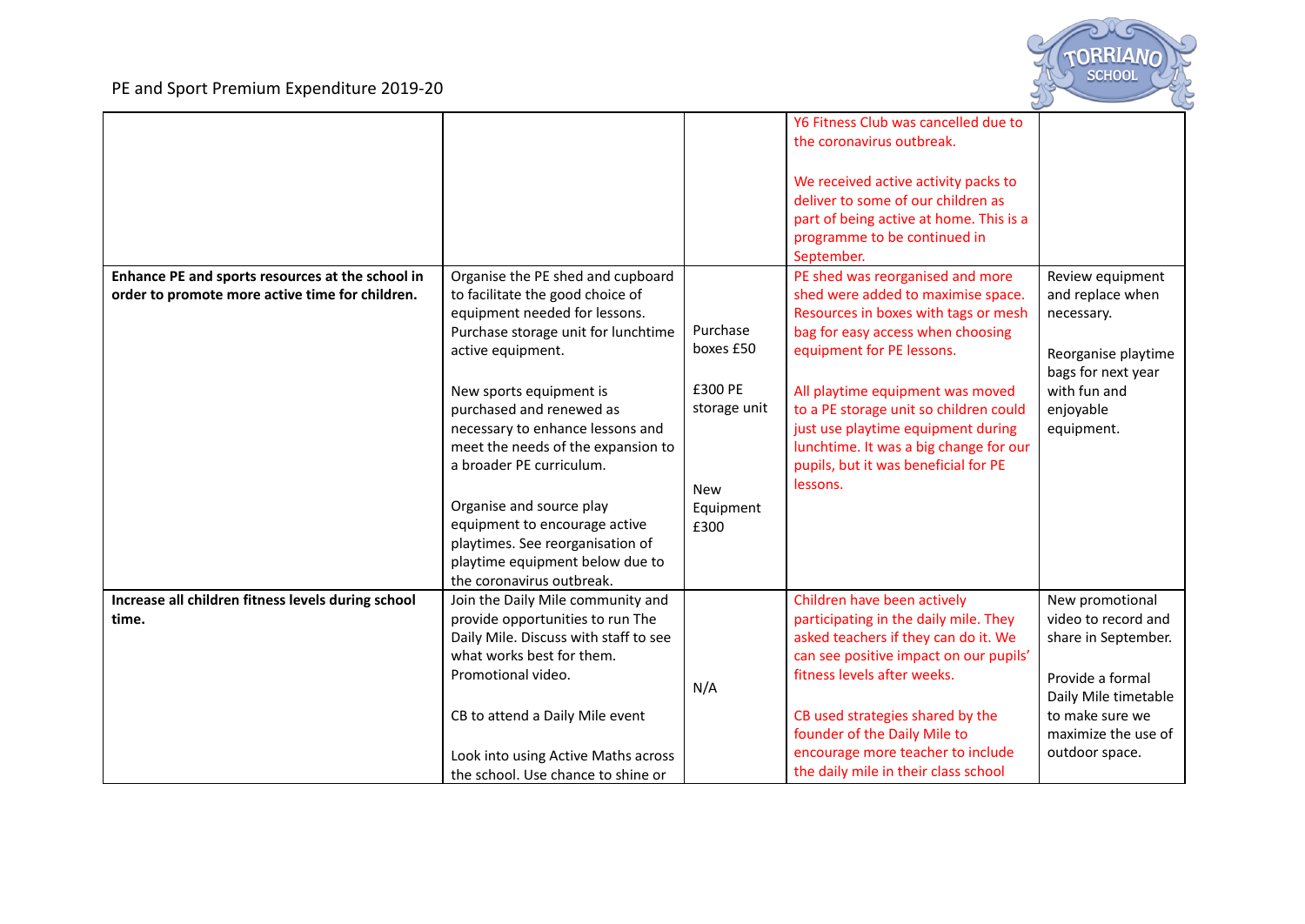

|                                                                                                                                                                                     | premier league little stars<br>programmes.<br>Joined the Marathon kids<br>community and challenges.                                                                                |     | day. More teachers feel confident to<br>do the daily mile in 15 minutes.<br>The promotional video for Y1 was a<br>success. Y2 classes made a video<br>about the daily mile to encourage Y1s<br>to walk, jog or run a mile.<br>Letter to parents were sent about the<br>Marathon kids for the summer term<br>but we cancelled it due to the<br>coronavirus outbreak.                                                                                                                                                                                                                                 | Join the marathon<br>kids community and<br>apply for the Nike<br>awards. Stablish a<br>system for tracking<br>each class mile and<br>create a class<br>competition similar<br>to the Race to<br>Health.                                                                                                                |
|-------------------------------------------------------------------------------------------------------------------------------------------------------------------------------------|------------------------------------------------------------------------------------------------------------------------------------------------------------------------------------|-----|-----------------------------------------------------------------------------------------------------------------------------------------------------------------------------------------------------------------------------------------------------------------------------------------------------------------------------------------------------------------------------------------------------------------------------------------------------------------------------------------------------------------------------------------------------------------------------------------------------|------------------------------------------------------------------------------------------------------------------------------------------------------------------------------------------------------------------------------------------------------------------------------------------------------------------------|
| Increase number of children who walk, cycle,<br>scoot or run to school.<br>Indicator 2: The profile of PESSPA being raised across the school as a tool for whole-school improvement | Possible activity days relating to<br>bike/scooters/active travel to<br>school during the summer term.<br>Clear the bike and scooter tracks so<br>children could have easy access. | N/A | Cancelled due to coronavirus<br>outbreak.<br>We encouraged families and children<br>to walk, scoot or cycle to school<br>during the summer term. Evidences<br>in the newsletter and parents' letters.<br>We could observe an increase<br>number of scooters and bikes park at<br>our school.<br>Most school staff walked, cycled or<br>scooted during the Race to health 2<br>weeks programme. Staff team came<br>second place and our school came 1st<br>in Camden and 2 <sup>nd</sup> in London.<br>Children were given some time at<br>school to use their scooters or bikes<br>during playtime. | Organise a more<br>structure<br>programme to<br>encourage families<br>to walk, cycle or<br>scoot to school.<br>Intra school<br>competition and<br>golden t-shirts<br>rewards to be<br>started in<br>September for<br>children who walk,<br>cycle or scoot to<br>and from school.<br>Percentage of total<br>allocation: |
|                                                                                                                                                                                     |                                                                                                                                                                                    |     |                                                                                                                                                                                                                                                                                                                                                                                                                                                                                                                                                                                                     | 1.30%                                                                                                                                                                                                                                                                                                                  |
| <b>INTENT</b>                                                                                                                                                                       | <b>IMPLEMENTATION</b>                                                                                                                                                              |     | <b>IMPACT</b>                                                                                                                                                                                                                                                                                                                                                                                                                                                                                                                                                                                       | £250                                                                                                                                                                                                                                                                                                                   |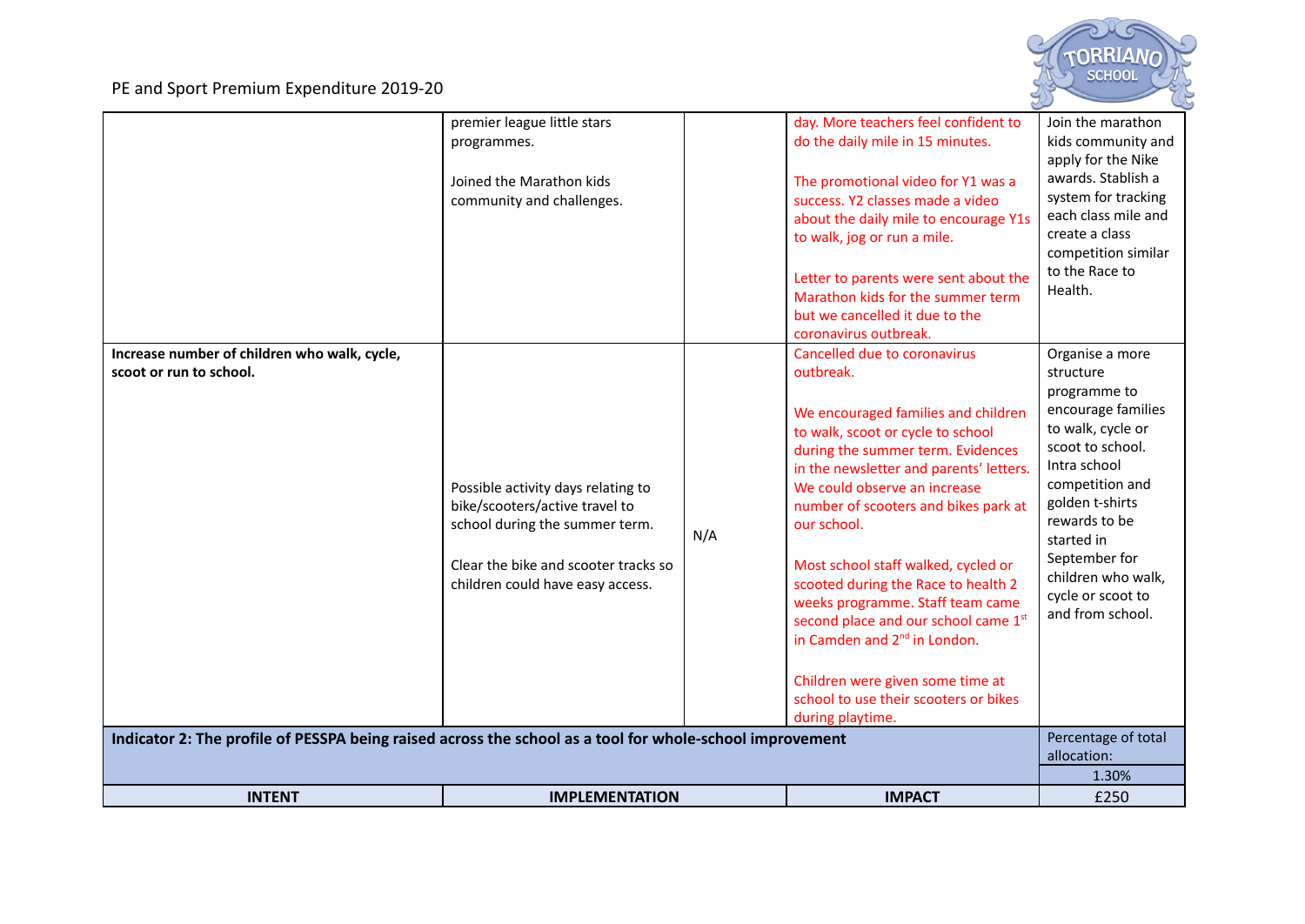

| What you want the pupils to know and be able to<br>do and about what they need to learn and to<br>consolidate through practice: | Your actions to achieve are linked<br>to your intentions:                                                                                                                                                                                                                                                                                                                                                                                                                                                                                                                                                                     | Funding<br>allocated:                                                                | Evidence of impact: what do pupils<br>now know and what can they now<br>do? What has changed?                                                                                                                                                                                                                                                                                                                                                                                                                                                                                                                                                                                                          | Sustainability and<br>suggested next<br>steps                                                                                                                                                                                                                                                                                                                  |
|---------------------------------------------------------------------------------------------------------------------------------|-------------------------------------------------------------------------------------------------------------------------------------------------------------------------------------------------------------------------------------------------------------------------------------------------------------------------------------------------------------------------------------------------------------------------------------------------------------------------------------------------------------------------------------------------------------------------------------------------------------------------------|--------------------------------------------------------------------------------------|--------------------------------------------------------------------------------------------------------------------------------------------------------------------------------------------------------------------------------------------------------------------------------------------------------------------------------------------------------------------------------------------------------------------------------------------------------------------------------------------------------------------------------------------------------------------------------------------------------------------------------------------------------------------------------------------------------|----------------------------------------------------------------------------------------------------------------------------------------------------------------------------------------------------------------------------------------------------------------------------------------------------------------------------------------------------------------|
| Pupils take on leadership roles that support sport<br>and physical activity within the school.                                  | Establish Sports Ambassadors to be<br>part of the Sport Committee.<br>Establish Sports Journalist to inform<br>about sports news.                                                                                                                                                                                                                                                                                                                                                                                                                                                                                             | Playmakers<br>programme<br>N/A                                                       | Sports Committee members had the<br>first meeting. We didn't meet after<br>the first meeting due to the<br>coronavirus outbreak.<br>Some children had a go at being<br>sports journalist during the NSSW<br>and LYG Sports achievements. Videos<br>of their sports news are outstanding.                                                                                                                                                                                                                                                                                                                                                                                                               | Consolidate the<br>Sport Committee to<br>give children a voice<br>in PE, sport and<br>physical activity<br>provision in school.<br>Recruit sport<br>journalist.                                                                                                                                                                                                |
| Children celebrate sports achievements every<br>week.                                                                           | PE Star of the week system. Two<br>children from each class are chosen<br>as the PE stars of the week and<br>receive the athlete of the week<br>medal.<br>Achievements are celebrated in<br>assembly every week and on school<br>website and newsletter. Children<br>can share their experiences when<br>representing the school. Sports<br>news video on assembly and most<br>valuable player certificates.<br>Sports award school gala where<br>children receive awards for<br>different achievements during the<br>school year.<br>Weekly update notice boards and<br>include sport news on the website<br>and newsletter. | Medals £250<br>Sports<br>Awards<br>trophies and<br>prizes N/A<br>Notice board<br>N/A | PE and Sports News video was shared<br>during sports achievements on<br>Fridays and on google classroom<br>during the summer term. Pupils<br>enjoyed watching and celebrating our<br>school achievements.<br>Children proudly wore the active<br>athlete of the week medals and<br>t-shirts awarded during the Olympic<br>Day.<br>Family and community are well<br>informed about sports news at our<br>schools. There is a sport section in<br>our school newsletter.<br>Sports news and videos are shared<br>on social media with great feedback.<br>Sports award school gala was<br>cancelled. Individuals at home and<br>bubbles at school celebrated sports<br>achievements and individual awards | Celebrate sports<br>achievement every<br>Friday.<br>Set clear<br>expectations for the<br>active athlete of the<br>week.<br>Sports Awards Gala<br>at our school.<br>Keep informing our<br>community about<br>our sports events<br>through the school<br>website and social<br>media. Update<br>school website.<br>Review purchasing<br>outdoor notice<br>board. |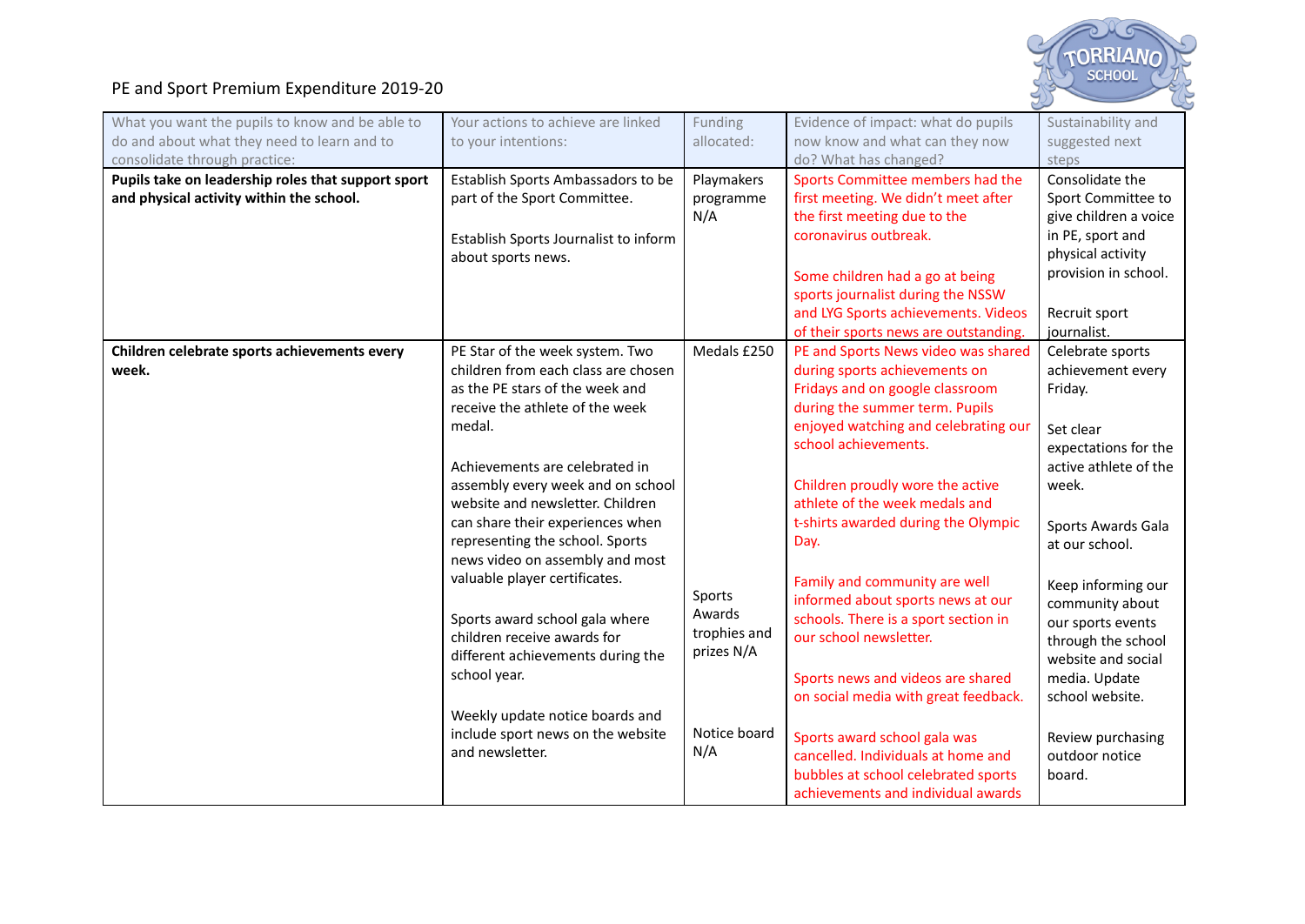

|                                                                                           | Purchase outdoor notice board.<br>Sport journalist to come to sports<br>event to report achievement.                                                                                                                                                                                                                |                   | were given during the year. Children<br>received medals for the LYG and<br>trophies were awarded to our school.<br>Outdoor notice board on hold as<br>children played in specific zones<br>during the summer term.<br>Sports journalist programme was                                                                           | <b>Bring sports</b><br>journalist to sport<br>events.                                                      |
|-------------------------------------------------------------------------------------------|---------------------------------------------------------------------------------------------------------------------------------------------------------------------------------------------------------------------------------------------------------------------------------------------------------------------|-------------------|---------------------------------------------------------------------------------------------------------------------------------------------------------------------------------------------------------------------------------------------------------------------------------------------------------------------------------|------------------------------------------------------------------------------------------------------------|
|                                                                                           | Whole PE curriculum based on the                                                                                                                                                                                                                                                                                    | N/A               | postponed to September.<br>Many children took part in the Virtual                                                                                                                                                                                                                                                               |                                                                                                            |
| Expand understanding, knowledge and sport skills<br>of all children and school community. | Olympic games across school.<br>Specific school project about<br>Olympic Games 2020 in summer<br>term.<br>Organise a Sports week and Sports<br>day inspired on the Olympic Games<br>Tokyo 2020 to inform children<br>about sport. Participate in the<br>national sports week in June.                               |                   | <b>Olympic and Paralympics Games.</b><br>Videos sent by children.<br><b>Olympic and Paralympic Games</b><br>organised by children and CB were a<br>success. Children and adults at school<br>took part.                                                                                                                         | Organise Torriano<br>Olympics and<br>Paralympics                                                           |
| Offer inspirational role model to all pupils                                              | Invite local sporting personalities to<br>inspire children and deliver a sport<br>session.<br>Contact wheelchair player AmIr<br>Laksari to come to school and talk<br>during an assembly and deliver<br>wheelchair basketball sessions<br>during summer term.<br>Contact sports role models for the<br>sports week. | N/A<br>N/A<br>N/A | Basketball player had a big impact on<br>our children NSSW. Children were<br>really excited about the message<br>from Melita Emanuel-Carr to our<br>school.<br>All other role models were cancelled<br>due to the coronavirus outbreak.<br>All Y4 children took part in a rhythmic<br>gymnastics' session with Ellen<br>Watson. | Contact more sport<br>role models for<br><b>NSSW 2021 and</b><br>during the year to<br>inspire our pupils. |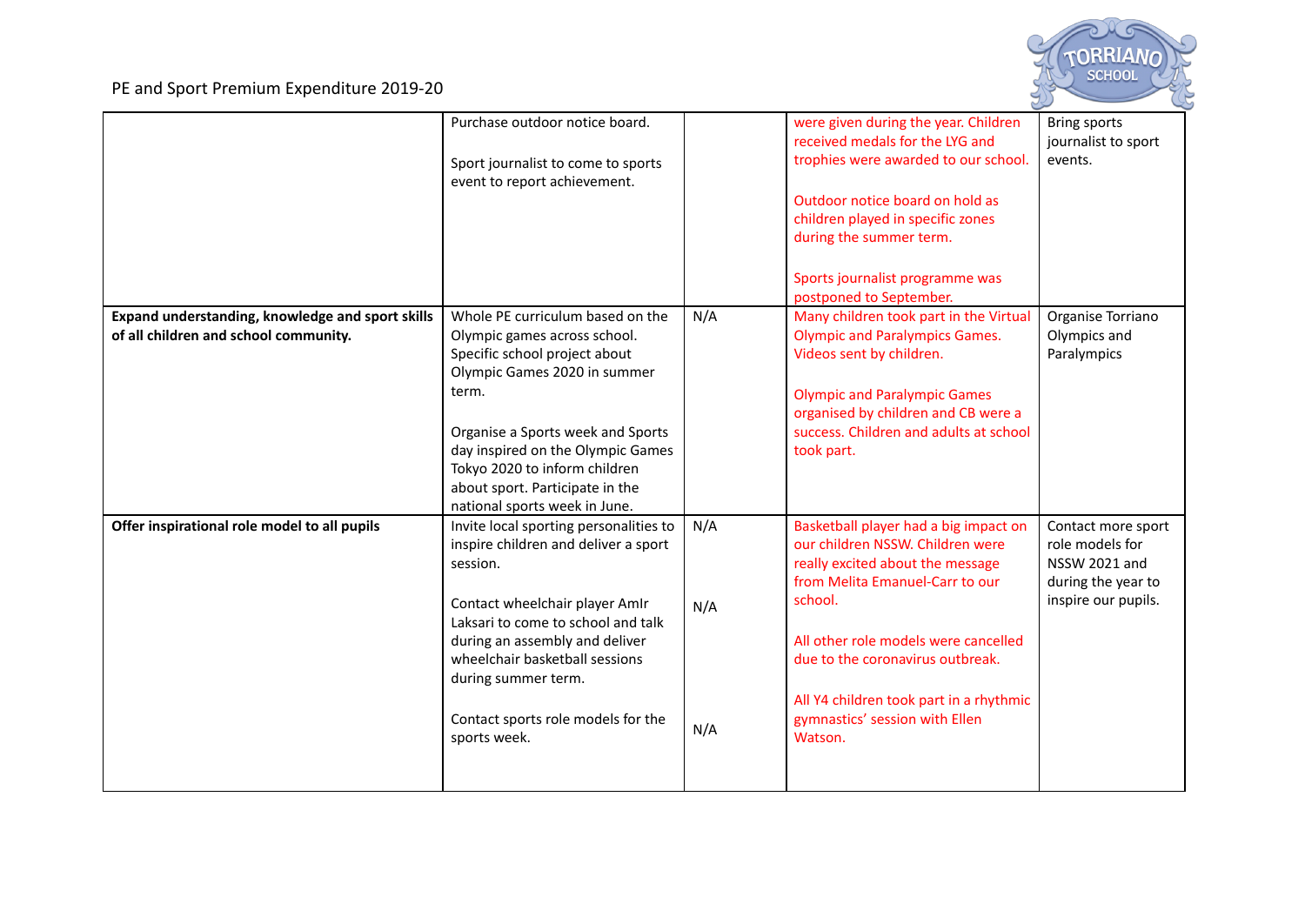

| Increase number of adults who are involved in the<br>development of children physical activity and<br>enjoy being active.<br>Support from families and school | Contact sports for schools to come<br>to school during spring term.<br>Contact Charlotte Roach, ex<br>Olympian to be, to come during<br>spring term.<br>Children and adults' surveys.<br>Organise a 5k running course<br>around Camden or school premises<br>for children and staff to participate.<br>Summer term. | N/A<br>N/A           | 5K run was cancelled due to the<br>coronavirus outbreak.             | Review the<br>organisation of the<br>5k run. |
|---------------------------------------------------------------------------------------------------------------------------------------------------------------|---------------------------------------------------------------------------------------------------------------------------------------------------------------------------------------------------------------------------------------------------------------------------------------------------------------------|----------------------|----------------------------------------------------------------------|----------------------------------------------|
| Indicator 3: Increased confidence, knowledge and skills of all staff in teaching PE and sport                                                                 |                                                                                                                                                                                                                                                                                                                     |                      |                                                                      | Percentage of total<br>allocation:           |
|                                                                                                                                                               |                                                                                                                                                                                                                                                                                                                     |                      |                                                                      | 15.55%                                       |
| <b>INTENT</b>                                                                                                                                                 | <b>IMPLEMENTATION</b>                                                                                                                                                                                                                                                                                               |                      | <b>IMPACT</b>                                                        | £3030                                        |
| What you want the pupils to know and be able to                                                                                                               | Your actions to achieve are linked                                                                                                                                                                                                                                                                                  | Funding              | Evidence of impact: what do pupils                                   | Sustainability and                           |
| do and about what they need to learn and to                                                                                                                   | to your intentions:                                                                                                                                                                                                                                                                                                 | allocated:           | now know and what can they now                                       | suggested next                               |
| consolidate through practice:                                                                                                                                 |                                                                                                                                                                                                                                                                                                                     |                      | do? What has changed?                                                | steps:                                       |
| All children to have high quality PE lessons by                                                                                                               | Support staff INSET with new                                                                                                                                                                                                                                                                                        | N/A                  | Great feedback from the support<br>staff regarding the support staff | Keep looking for                             |
| improving teacher subject knowledge and quality<br>of teaching.                                                                                               | specialist curriculum sports coach.                                                                                                                                                                                                                                                                                 |                      | Inset. More TAs understood their role                                | CPD opportunities.                           |
|                                                                                                                                                               | Sports coach and a class teacher                                                                                                                                                                                                                                                                                    | Included<br>with The | within PE and are more involved in                                   |                                              |
|                                                                                                                                                               | attend dance CPD at the Place.                                                                                                                                                                                                                                                                                      | Place                | PE lessons.                                                          | Starting the PE Hub.                         |
|                                                                                                                                                               |                                                                                                                                                                                                                                                                                                                     | package. See         |                                                                      | Upskills class                               |
|                                                                                                                                                               | CB to attend training courses.                                                                                                                                                                                                                                                                                      | below.               | Dance and Golf CPD cancelled                                         | teachers by PE                               |
|                                                                                                                                                               |                                                                                                                                                                                                                                                                                                                     |                      |                                                                      | Lessons                                      |
|                                                                                                                                                               | Level 2 Dodgeball coach                                                                                                                                                                                                                                                                                             | £120                 | CB and other school staff attended                                   | observations and                             |
|                                                                                                                                                               |                                                                                                                                                                                                                                                                                                                     | Dodgeball            | the rounders and basketball courses.                                 | new CPD.                                     |
|                                                                                                                                                               | Golf                                                                                                                                                                                                                                                                                                                | membership           | CB used their course to improve                                      |                                              |
|                                                                                                                                                               |                                                                                                                                                                                                                                                                                                                     |                      | basketball training sessions.                                        | Look at the Arsenal                          |
|                                                                                                                                                               | Rounders (3 members of staff)                                                                                                                                                                                                                                                                                       | £75Level 2           |                                                                      | package for next                             |
|                                                                                                                                                               |                                                                                                                                                                                                                                                                                                                     | Dodgeball            | Dodgeball postponed to summer                                        | academic year.                               |
|                                                                                                                                                               |                                                                                                                                                                                                                                                                                                                     | course               |                                                                      |                                              |
|                                                                                                                                                               |                                                                                                                                                                                                                                                                                                                     |                      |                                                                      |                                              |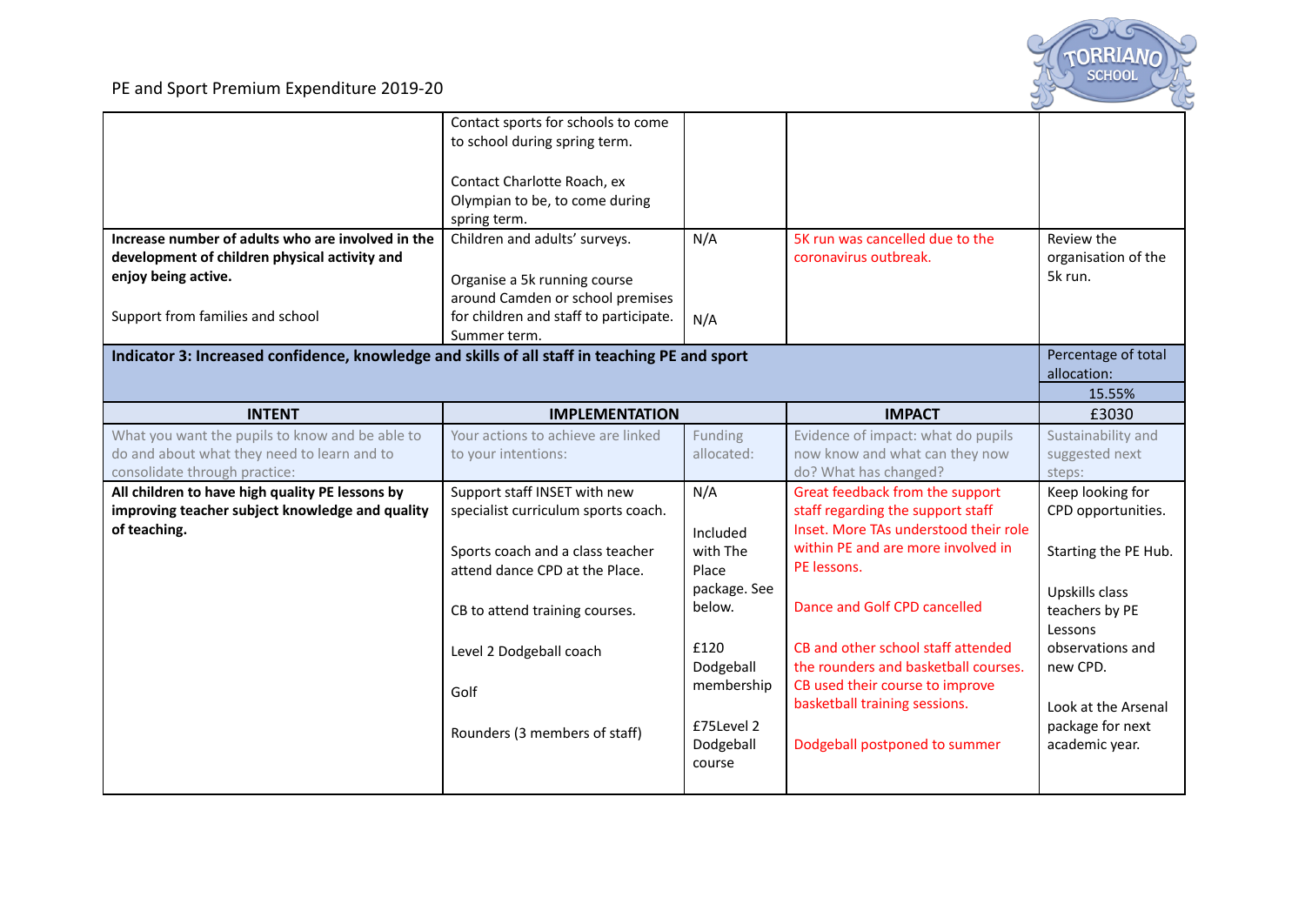

|                                                                                                                                                 | Slam Jam Basketball (3 members of<br>staff)                                                                                                                                                                                             | £75<br>Rounders                  | <b>CB attended different Sports</b><br><b>Webinars</b>                                                                                                                                                                                                                                               |                                                                                                                                                                                 |
|-------------------------------------------------------------------------------------------------------------------------------------------------|-----------------------------------------------------------------------------------------------------------------------------------------------------------------------------------------------------------------------------------------|----------------------------------|------------------------------------------------------------------------------------------------------------------------------------------------------------------------------------------------------------------------------------------------------------------------------------------------------|---------------------------------------------------------------------------------------------------------------------------------------------------------------------------------|
|                                                                                                                                                 |                                                                                                                                                                                                                                         |                                  |                                                                                                                                                                                                                                                                                                      |                                                                                                                                                                                 |
|                                                                                                                                                 | <b>Sports Webinars</b>                                                                                                                                                                                                                  | £600 slam<br>jam training        | CB attended the FA Primary Teachers<br>Awards and reflected about a more                                                                                                                                                                                                                             |                                                                                                                                                                                 |
|                                                                                                                                                 | FA Primary Teachers Award                                                                                                                                                                                                               | and<br>resources                 | holistic pupil approach in PE lessons.                                                                                                                                                                                                                                                               |                                                                                                                                                                                 |
|                                                                                                                                                 | CB and PE Leader to attend PE<br>leader meetings.                                                                                                                                                                                       | Dance<br>specialist              | Exchange good practice to provide<br>high quality PE lessons.                                                                                                                                                                                                                                        |                                                                                                                                                                                 |
|                                                                                                                                                 | Dance and Gymnastics specialists<br>to work with KS1 teachers.                                                                                                                                                                          | £1260                            |                                                                                                                                                                                                                                                                                                      |                                                                                                                                                                                 |
|                                                                                                                                                 |                                                                                                                                                                                                                                         | Gymnastics<br>specialist<br>£900 |                                                                                                                                                                                                                                                                                                      |                                                                                                                                                                                 |
| Lessons which provide clear progression and<br>challenge through a unit. Teaching transferable<br>skills and building an enjoyment of different | Provide a quality resource base for<br>teachers to use to plan from.                                                                                                                                                                    | N/A                              | Some teachers felt more confident<br>when sessions were provided by CB.                                                                                                                                                                                                                              | Update progression<br>and adapt it to new<br>circumstances.                                                                                                                     |
| sports.                                                                                                                                         | Updated PE planning folder in the<br>sharing network area.<br>PE Curriculum overview                                                                                                                                                    |                                  | Children are more aware what they<br>are learning when there is a clear<br>progression and LO is told.                                                                                                                                                                                               | Keep building an<br>enjoyment of<br>different sports                                                                                                                            |
|                                                                                                                                                 | progression                                                                                                                                                                                                                             |                                  | PE curriculum overview shows clear<br>PE curriculum content. Teachers<br>knew what they had to teach to<br>complement CB PE lessons.                                                                                                                                                                 | through allowing<br>children to access a<br>variety of sport<br>opportunities.                                                                                                  |
| Develop an effective system of assessment in PE<br>so children know what it is expected from them.                                              | Design an effective PE assessment<br>for all year groups to help tracking<br>pupils who are reaching expected<br>national curriculum standards in<br>PE.<br>Use of a whiteboard in the pitch to<br>highlight the LO of each PE lessons. | N/A                              | CB designed a PE spreadsheet where<br>all PE, sport and physical activity<br>information regarding pupils could be<br>added. Easy system to track<br>participation, met expectations,<br>target children and track swimming<br>levels.<br>CB met Kim (Camden PE advisor)<br>Great feedback from Kim. | Provide training to<br>all staff regarding<br>the PE assessment<br>system that PE<br>specialist and<br>teachers will use to<br>track pupil's<br>achievements and<br>attainment. |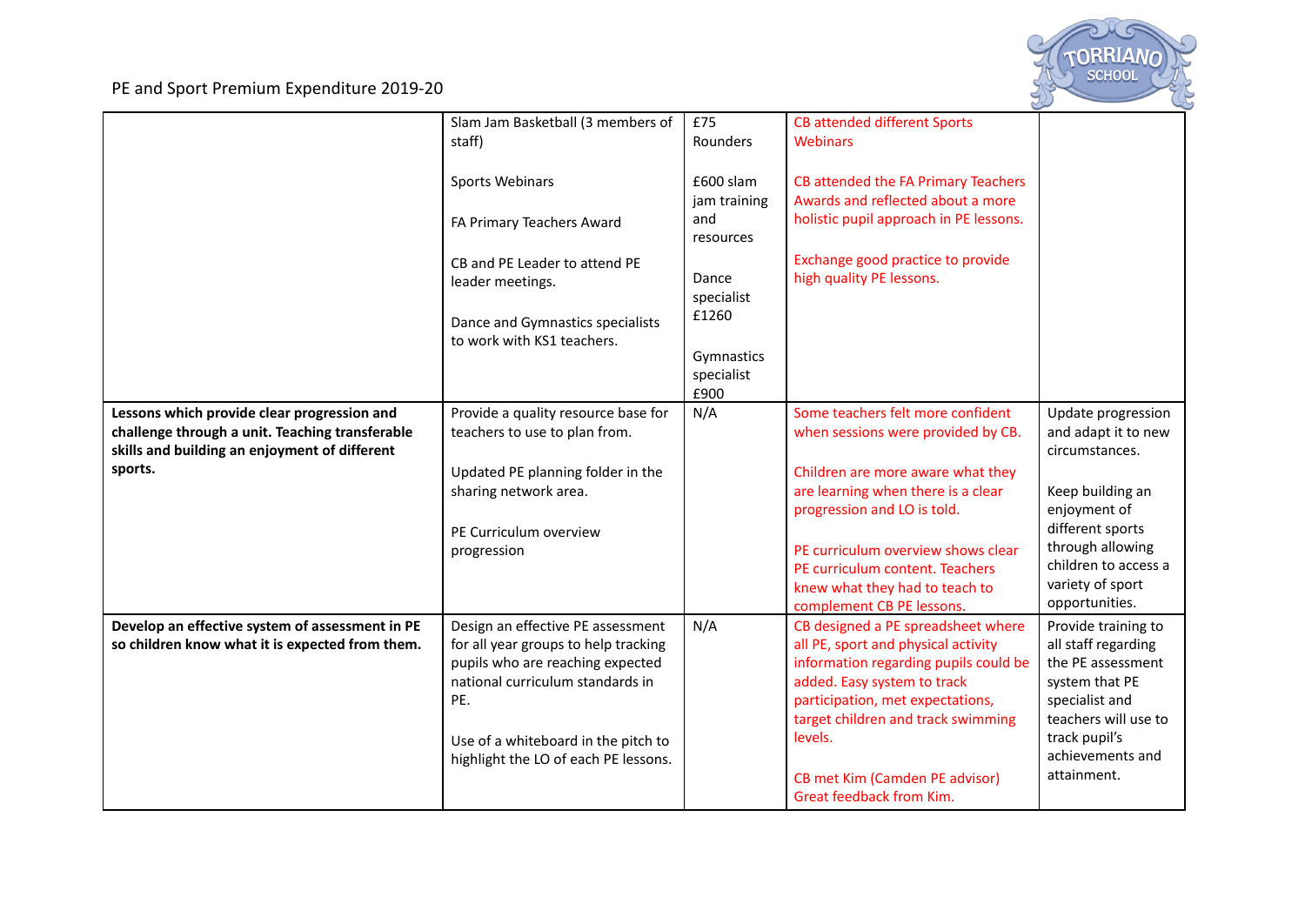

| Indicator 4: Broader experience of a range of sports and activities offered to all pupils<br><b>INTENT</b> | <b>IMPLEMENTATION</b>                                             |                         | <b>IMPACT</b>                                                      | PE LO to be written<br>on the whiteboard<br>and continuously<br>refer to it during the<br>lesson.<br>Percentage of total<br>allocation:<br>16.80%<br>£3270 |
|------------------------------------------------------------------------------------------------------------|-------------------------------------------------------------------|-------------------------|--------------------------------------------------------------------|------------------------------------------------------------------------------------------------------------------------------------------------------------|
| What you want the pupils to know and be able to                                                            | Your actions to achieve are linked                                | Funding                 | Evidence of impact: what do pupils                                 | Sustainability and                                                                                                                                         |
| do and about what they need to learn and to                                                                | to your intentions:                                               | allocated:              | now know and what can they now                                     | suggested next                                                                                                                                             |
| consolidate through practice:                                                                              |                                                                   |                         | do? What has changed?                                              | steps:                                                                                                                                                     |
| Pupils experience broader sporting and physical                                                            | Teach new sport during the                                        | Postponed.              | Children were aware of the                                         | Continue to teach                                                                                                                                          |
| activities as a part of the PE curriculum.                                                                 | Olympic Games PE Unit like boccia,<br>New Age Kurling, wheelchair | Purchase<br>most of the | celebration of the NSSW and the<br>Olympic Day. We did have a full | new sports and<br>include alternative                                                                                                                      |
|                                                                                                            | basketball, wheelchair volleyball,                                | equipment               | provision during the week. We                                      | sports in sports day                                                                                                                                       |
|                                                                                                            | badminton, blinded football,                                      | next year.              | reflected about the power of sport to                              | next academic year.                                                                                                                                        |
|                                                                                                            | handball, softball, fencing, table                                |                         | bring people together. The week                                    |                                                                                                                                                            |
|                                                                                                            | tennis and archery.                                               | Equipment               | really brought the whole school                                    | Carrying on with                                                                                                                                           |
|                                                                                                            |                                                                   | £1000                   | together culminating in our Torriano                               | The Place dance                                                                                                                                            |
|                                                                                                            | Purchase equipment to deliver                                     |                         | Mini Olympic and Paralympic games.                                 | membership.                                                                                                                                                |
|                                                                                                            | these units.                                                      | N/A                     | Great success and many sports                                      |                                                                                                                                                            |
|                                                                                                            |                                                                   |                         | achievements during that week.                                     | Work with Ellen the                                                                                                                                        |
|                                                                                                            | Plan and deliver a whole OAA and                                  |                         | Evidence in sports news video,                                     | GB Olympian coach                                                                                                                                          |
|                                                                                                            | team building unit for all children in                            |                         | children work, children sports news                                | to provide more                                                                                                                                            |
|                                                                                                            | KS2 during summer term.                                           | N/A                     | videos, Olympic Channel video,                                     | rhythmic<br>gymnastics sessions.                                                                                                                           |
|                                                                                                            | Keep bikeability programme and                                    |                         | winning Olympic Day T-shirts,                                      |                                                                                                                                                            |
|                                                                                                            | include balanceability programme                                  |                         | decoration around school and great                                 | Find more                                                                                                                                                  |
|                                                                                                            | for EYFS.                                                         |                         | feedback on social media.                                          | opportunities to                                                                                                                                           |
|                                                                                                            |                                                                   | N/A                     |                                                                    | play boccia and new                                                                                                                                        |
|                                                                                                            | Rhythmic Gymnastics taster                                        |                         | The OAA unit was postponed for the                                 | age kurling.                                                                                                                                               |
|                                                                                                            | sessions for Y4 by an Olympian                                    |                         | autumn term next year.                                             |                                                                                                                                                            |
|                                                                                                            | British Coach.                                                    |                         |                                                                    |                                                                                                                                                            |
|                                                                                                            |                                                                   |                         |                                                                    |                                                                                                                                                            |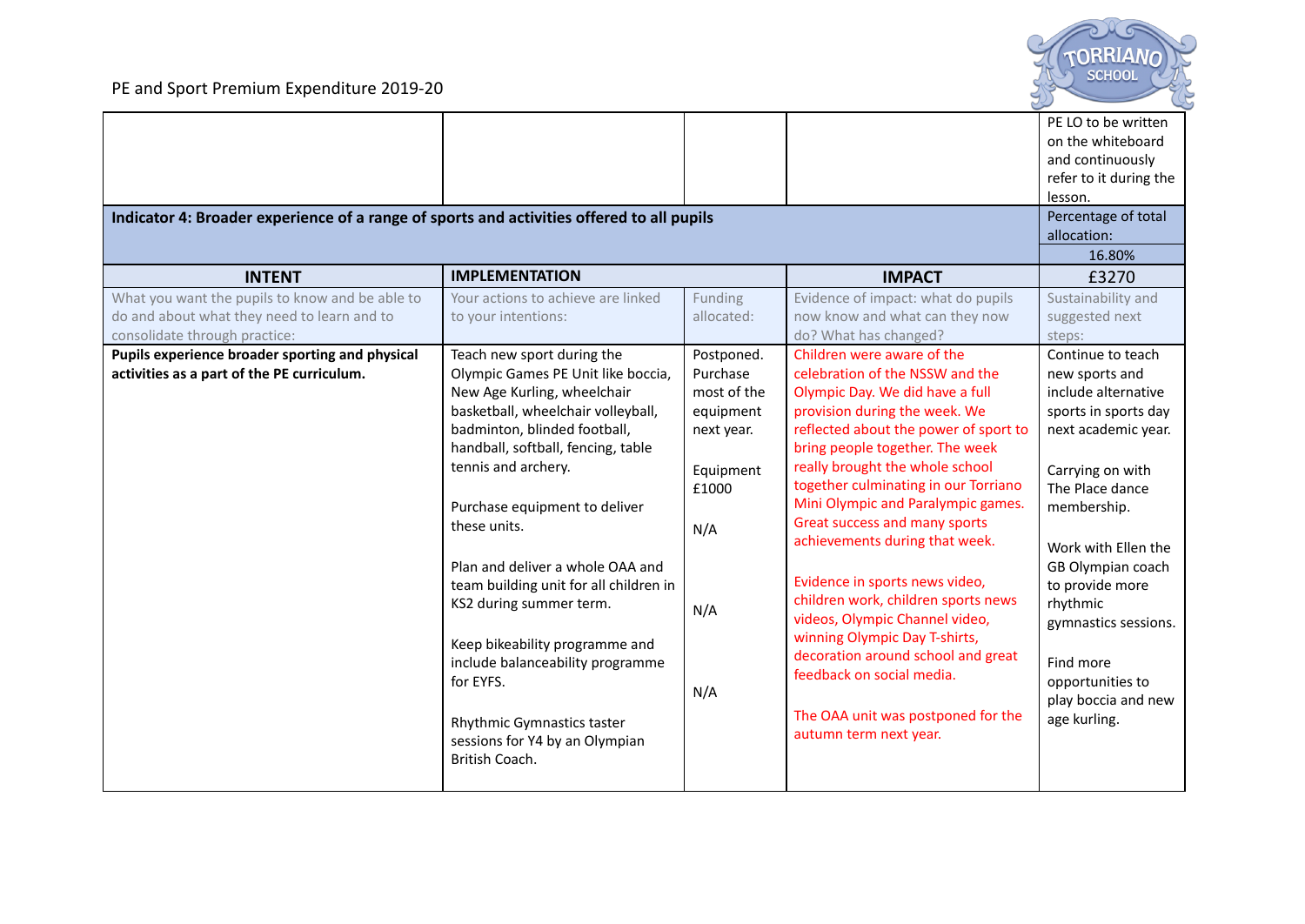

| Camden Partner School Programme      | £1020 The  | Y5 had a bikeability programme and a    |  |
|--------------------------------------|------------|-----------------------------------------|--|
| at the Place. Dance lessons runs by  | Place      | unit related to the forces and          |  |
| dance specialist to both Y5 classes. | membership | pedalling as a force.                   |  |
|                                      |            |                                         |  |
| Cricket shine stars school           | N/A        | <b>EYFS had informal balanceability</b> |  |
| programme to be deliver to KS1       |            | lesson with CB during PE time. Many     |  |
| children.                            |            | children felt confidence about riding   |  |
|                                      |            | bikes and scooters. Half of the         |  |
|                                      |            |                                         |  |
| Rounders taster session to Y5 pupils | N/A        | children were not able to ride a bike,  |  |
| as part of the Rounder staff         |            | but they showed interested in           |  |
| training.                            |            | learning.                               |  |
|                                      |            |                                         |  |
| Traditional games such as cop and    | N/A        | EYFS enjoyed the dance and              |  |
| robbers, capture the flag or hide    |            | gymnastics coaches. Due to the start    |  |
| and seek equipment to be use in PE   |            | of CB both coaches were not needed      |  |
| lessons.                             |            | in the spring and summer terms.         |  |
|                                      |            |                                         |  |
|                                      |            | CB and some teachers delivered          |  |
| Y3s to attend a multi-sports session |            | dance and gymnastics lessons with       |  |
| at Talacre with Sports coaches as an |            | children successfully showing their     |  |
| end of a PE unit to further enjoy    |            | performances in assemblies and          |  |
| playing games we learn in PE.        |            | STEAM project to parents.               |  |
|                                      | N/A        |                                         |  |
|                                      |            |                                         |  |
|                                      |            | A special interest in gymnastics from   |  |
|                                      |            | children in KS2. Gymnastics club was    |  |
|                                      |            | offered in preparation for gymnastics   |  |
|                                      |            | competitions and festival. Y5           |  |
|                                      |            | gymnastics team came 3rd place and      |  |
|                                      |            | the gymnastics festival was an          |  |
|                                      |            | absolutely success with children        |  |
|                                      |            | coming back to school telling their     |  |
|                                      |            | peers how awesome the festival was.     |  |
|                                      |            |                                         |  |
|                                      |            | Y4 enjoyed learning rhythmic            |  |
|                                      |            | gymnastics skills with groups of        |  |
|                                      |            | children showing their skills to EYFS   |  |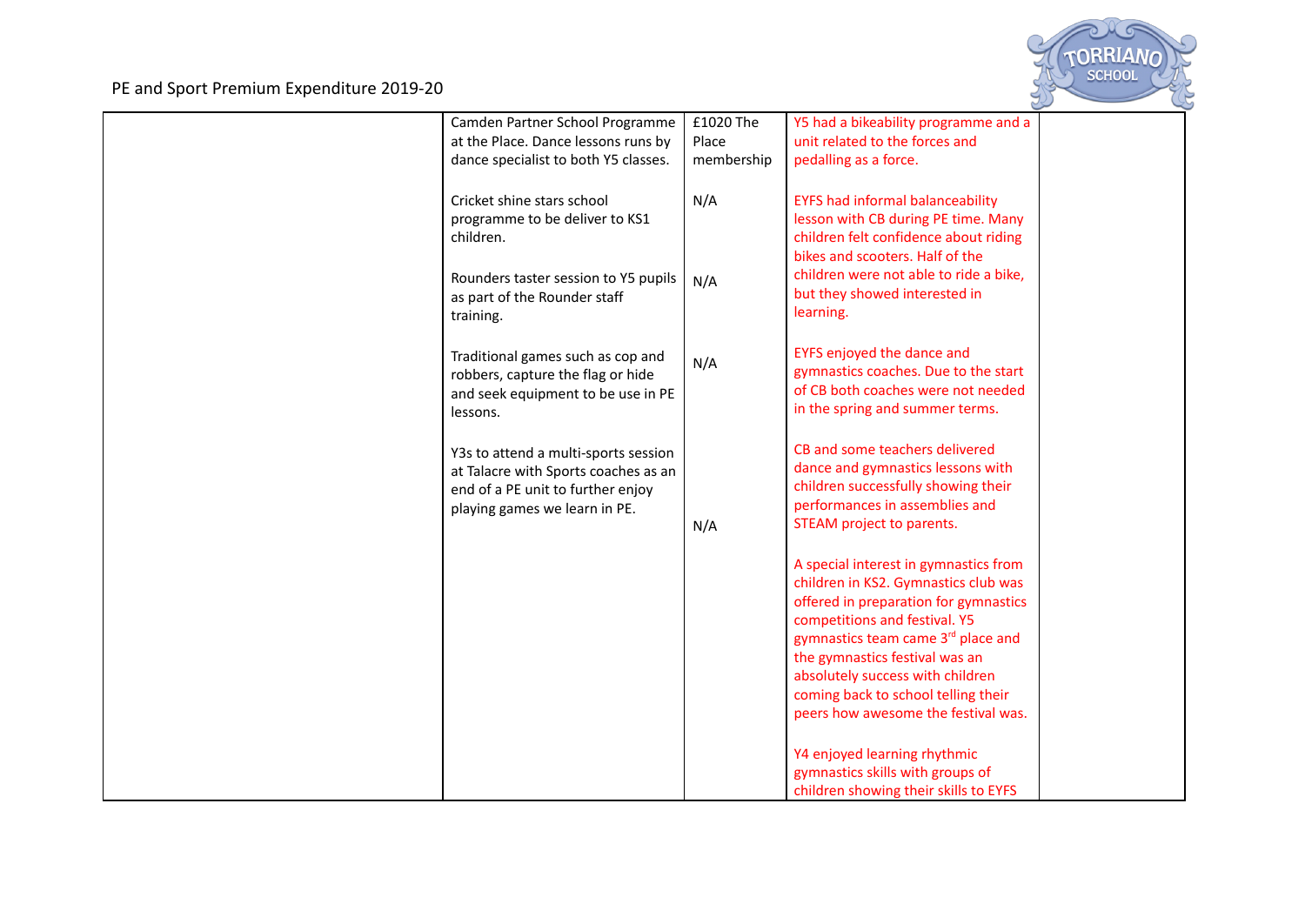

|  | and Y1 classes. Children learnt a         |  |
|--|-------------------------------------------|--|
|  | rhythmic gymnastics routine and           |  |
|  | showed in assembly. Other year            |  |
|  |                                           |  |
|  | groups showed interested in               |  |
|  | rhythmic gymnastics.                      |  |
|  |                                           |  |
|  | Y5 started their dance unit at The        |  |
|  | Place. Unfortunately, the sessions        |  |
|  | and dance performance at The Place        |  |
|  | were cancelled due to the                 |  |
|  |                                           |  |
|  | coronavirus outbreak.                     |  |
|  |                                           |  |
|  | Cricket programme was cancelled           |  |
|  | due to coronavirus outbreak. We           |  |
|  | started a fielding and striking unit      |  |
|  | and children showed great interest.       |  |
|  |                                           |  |
|  |                                           |  |
|  | Some children were selected to take       |  |
|  | part in a taster rounder session with     |  |
|  | rounders coaches and PE teachers          |  |
|  | from other schools. Children who          |  |
|  | didn't know anything about rounders       |  |
|  | enjoyed the sessions and learnt some      |  |
|  | fielding skills. Pupils asked if we could |  |
|  | play rounders in PE. Rounders units       |  |
|  | was cancelled for the summer term         |  |
|  | but children were offered virtual         |  |
|  |                                           |  |
|  | challenges on google classroom and        |  |
|  | Y5-Y6 children at school had a chance     |  |
|  | to do a few sessions.                     |  |
|  |                                           |  |
|  | Traditional games had a positive          |  |
|  | impact in children. They absolutely       |  |
|  | enjoyed playing the games that they       |  |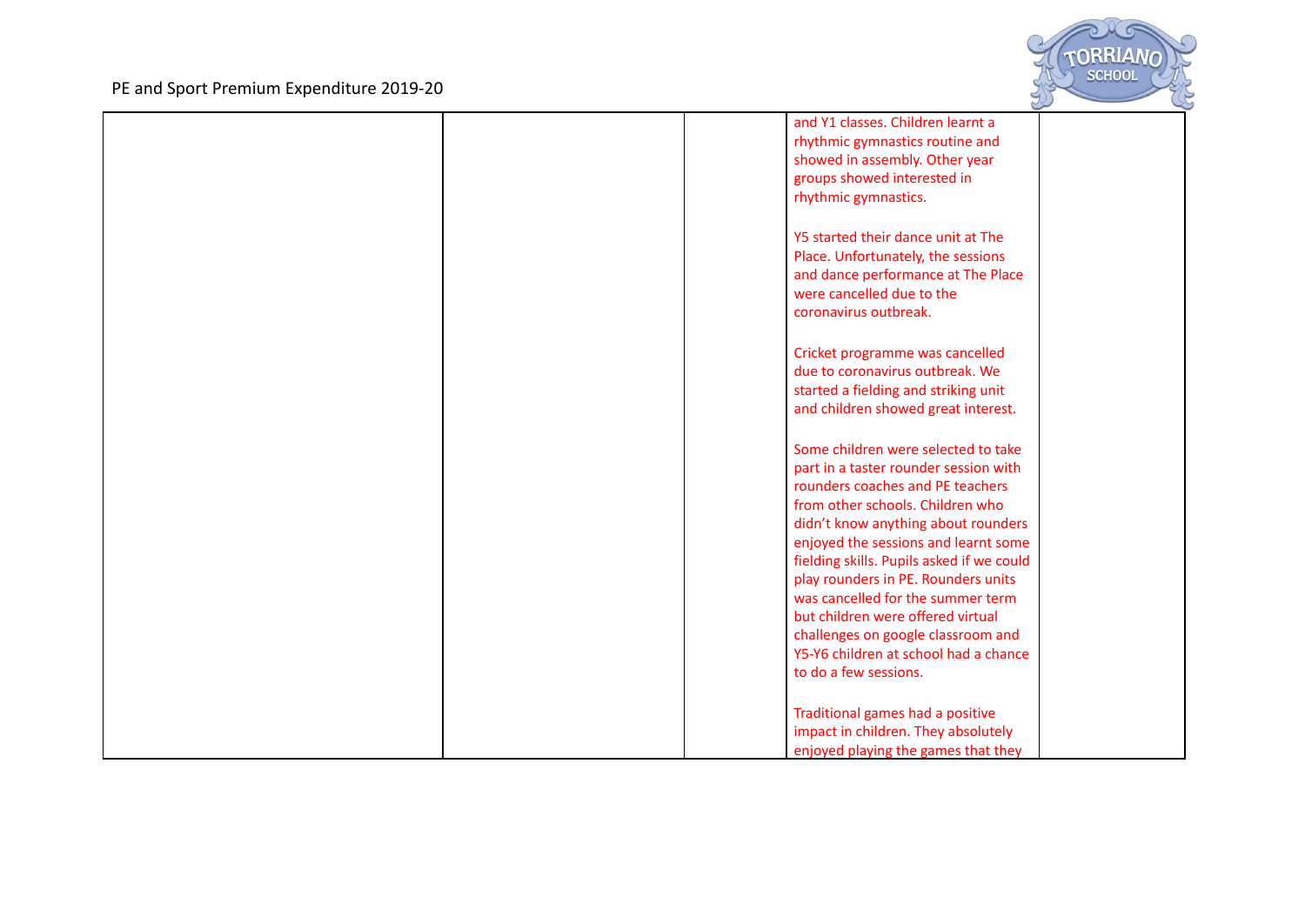

| The whole school participate in the National<br>School Sport Week in June. Children to experience                                                                            | Create a full timetable of sporting<br>activities for all year groups at                                                                                                                                                         | N/A                             | even play at lunchtime. Children<br>asked to play the game many times.<br>Y3 classes were amazed after their<br>multi-sports session at Talacre. They<br>would like to repeat again.<br>Outstanding week full of active<br>athletes at home and at our school.                                                                                                                                                                                                                                   | Plan an even better<br>NSSW for June 2021                                                                                                                                        |
|------------------------------------------------------------------------------------------------------------------------------------------------------------------------------|----------------------------------------------------------------------------------------------------------------------------------------------------------------------------------------------------------------------------------|---------------------------------|--------------------------------------------------------------------------------------------------------------------------------------------------------------------------------------------------------------------------------------------------------------------------------------------------------------------------------------------------------------------------------------------------------------------------------------------------------------------------------------------------|----------------------------------------------------------------------------------------------------------------------------------------------------------------------------------|
| different sports.                                                                                                                                                            | school and at home.<br>Teachers to deliver sessions.                                                                                                                                                                             |                                 | Evidence in sports news videos,<br>planning on google classroom and<br>Olympic Day T-shirt prize.                                                                                                                                                                                                                                                                                                                                                                                                |                                                                                                                                                                                  |
| Increase the variety and number of morning and<br>after school clubs offered to all year groups so<br>children can have access to a wide range of active<br>clubs every day. | Design a completed extra-curricular<br>sports clubs timetable offering<br>active clubs to all year groups every<br>day.<br>Use school-based sports coach to<br>deliver most of these clubs.<br>Purchase equipment for the clubs. | N/A<br>N/A<br>Equipment<br>£300 | We offered clubs every morning<br>before school and every day after<br>school to children from Y1 to Y6<br>ensuring all children have access to<br>sports clubs. Great feedback from<br>parents and amazing attendance<br>levels from children. We had many<br>clubs with waiting list.<br>CB delivered all mornings clubs. We<br>had a volunteer to run a tennis class<br>in preparation for the Camden Tennis<br>competition. CB, CH and other sports<br>coaches delivered after school clubs. | Offer a whole 'Be<br>active<br>post-lockdown<br>programme' before<br>and after school<br>during the Autumn<br>term and expand in<br>the spring and<br>summer term.               |
| Provide more opportunities to children in their<br>bubbles to take part in sport and physical activity<br>during breaktime and lunchtime.                                    | Purchase equipment and bags to<br>organise equipment for each<br>bubble during the coronavirus<br>outbreak.                                                                                                                      | £950<br>equipment               | Children enjoyed playing different<br>sport and adapted games for the<br>circumstances. The equipment<br>enables them to create their own<br>games and be active during<br>breaktime and lunchtime. Older<br>pupils lost equipment and sometimes<br>they had no equipment to play with.                                                                                                                                                                                                          | Establish a reward<br>system for classes<br>who look after<br>equipment to make<br>sure children don't<br>lose it. Clear<br>expectations at<br>lunchtime regarding<br>equipment. |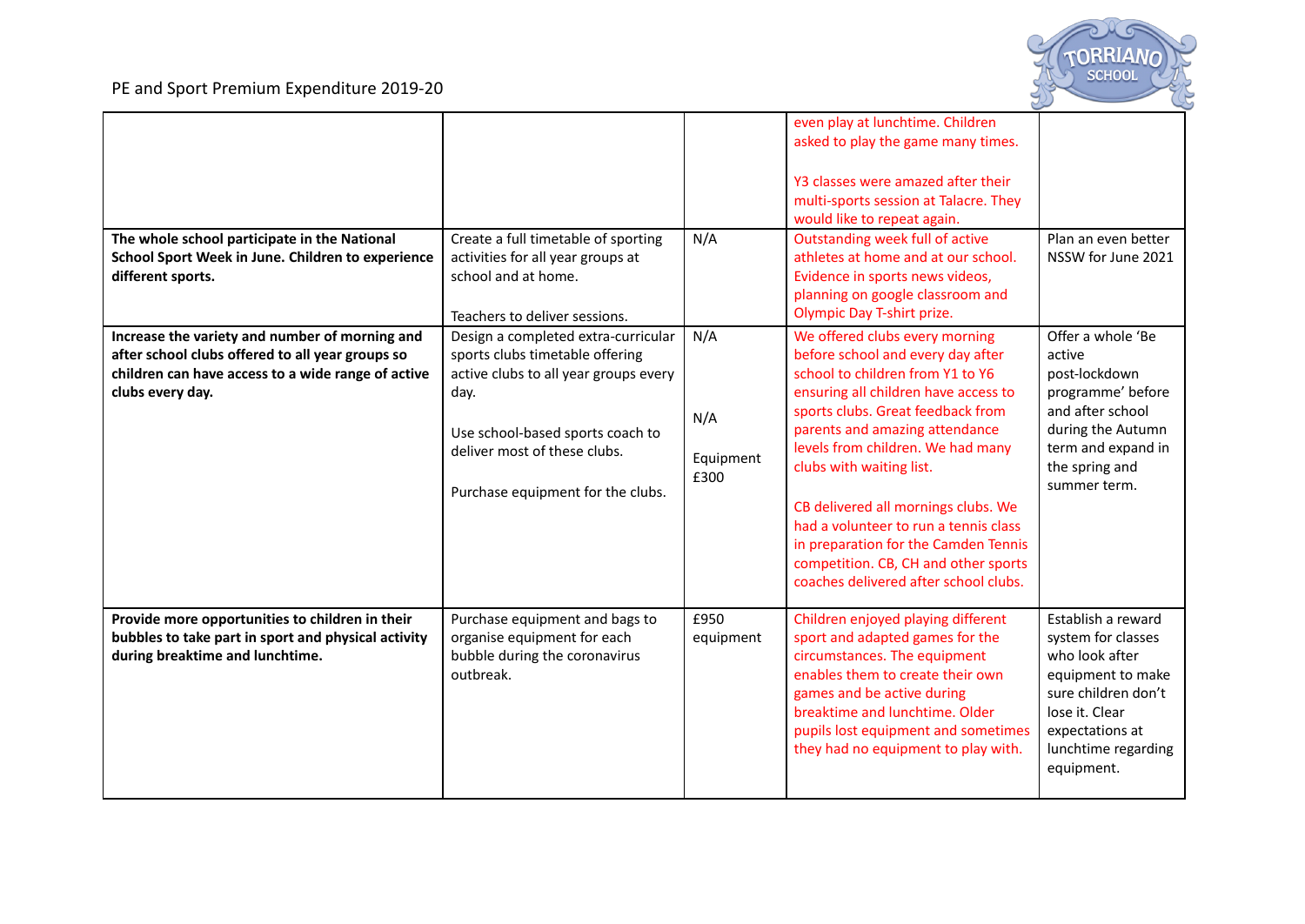

| Indicator 5: Increased participation in competitive sport                                      |                                                               |                       |                                                                              | Keep the class bag<br>system, audit<br>equipment and<br>replace damaged<br>equipment when<br>needed.<br>Percentage of total<br>allocation:<br>23.40% |
|------------------------------------------------------------------------------------------------|---------------------------------------------------------------|-----------------------|------------------------------------------------------------------------------|------------------------------------------------------------------------------------------------------------------------------------------------------|
| <b>INTENT</b>                                                                                  | <b>IMPLEMENTATION</b>                                         |                       | <b>IMPACT</b>                                                                | £4550                                                                                                                                                |
| What you want the pupils to know and be able to<br>do and about what they need to learn and to | Your actions to achieve are linked<br>to your intentions:     | Funding<br>allocated: | Evidence of impact: what do pupils<br>now know and what can they now         | Sustainability and<br>suggested next                                                                                                                 |
| consolidate through practice:                                                                  |                                                               |                       | do? What has changed?                                                        | steps:                                                                                                                                               |
| 100% KS2 Pupils to represent the school at least in                                            | Provision of a whole sports and                               | £500 CSSA             | 100% KS2 children were down to                                               | Ensure all children                                                                                                                                  |
| a sporting activity this year (School Games,                                                   | physical activity competitions and                            | Membership            | participate in a sporting event during                                       | in KS2 participate in                                                                                                                                |
| tournaments, inclusive festivals or sport for all                                              | festivals calendar agreed with                                |                       | the year. Due to the coronavirus                                             | a sport event during                                                                                                                                 |
| events).                                                                                       | headteacher at the beginning of                               | £1050                 | outbreak, we had an increased                                                | the year by joining                                                                                                                                  |
|                                                                                                | the academic year.                                            | Camden                | number of children who felt proud to                                         | the CAS and CSSA                                                                                                                                     |
|                                                                                                |                                                               | Active                | represent our school during a                                                | and other sport                                                                                                                                      |
|                                                                                                | Attend competitions organised by                              | membership            | sporting event but not 100% of KS2<br>children as many sports events were    | competitions and<br>festivals we took                                                                                                                |
|                                                                                                | CSSA and CAS.                                                 |                       | cancelled.                                                                   | part this year and                                                                                                                                   |
|                                                                                                |                                                               |                       |                                                                              | expand the sport                                                                                                                                     |
|                                                                                                | Attend School Games, sport for all                            |                       | Sport calendar provision was shared                                          | competition                                                                                                                                          |
|                                                                                                | events, inclusive events and festival<br>organised by Camden. | 6.5 hours a           | with children and families in school                                         | opportunities.                                                                                                                                       |
|                                                                                                |                                                               | week of               | newsletter. Children were aware of                                           |                                                                                                                                                      |
|                                                                                                | Attend other competitions run by                              | carmen<br>salary      | any competition coming up.                                                   | CB to work with the                                                                                                                                  |
|                                                                                                | other sports organisations such a                             | (Sports clubs         |                                                                              | CSSA as an active                                                                                                                                    |
|                                                                                                | dodgeball, cricket tournaments or                             | in the                | Sports trials were organised to                                              | member and the                                                                                                                                       |
|                                                                                                | Arsenal football.                                             | mornings              | choose sports team and training                                              | SGO to promote                                                                                                                                       |
|                                                                                                |                                                               | and 1.5               | sessions were offered before and                                             | more competitive                                                                                                                                     |
|                                                                                                | Attend the Young Women Sports                                 | hours of              | after school with a high number of                                           | events at all levels.                                                                                                                                |
|                                                                                                | Day at Coram's Fields. Least active                           | competition           | children who wanted to take part.                                            |                                                                                                                                                      |
|                                                                                                | girls across school to attend so they                         | after school          | Children were willing to carry on<br>playing specific sport after the events | Find more inclusive<br>competitions for                                                                                                              |
|                                                                                                |                                                               | a week)               | were finished. CB delivered extra                                            | our less active                                                                                                                                      |
|                                                                                                |                                                               |                       |                                                                              |                                                                                                                                                      |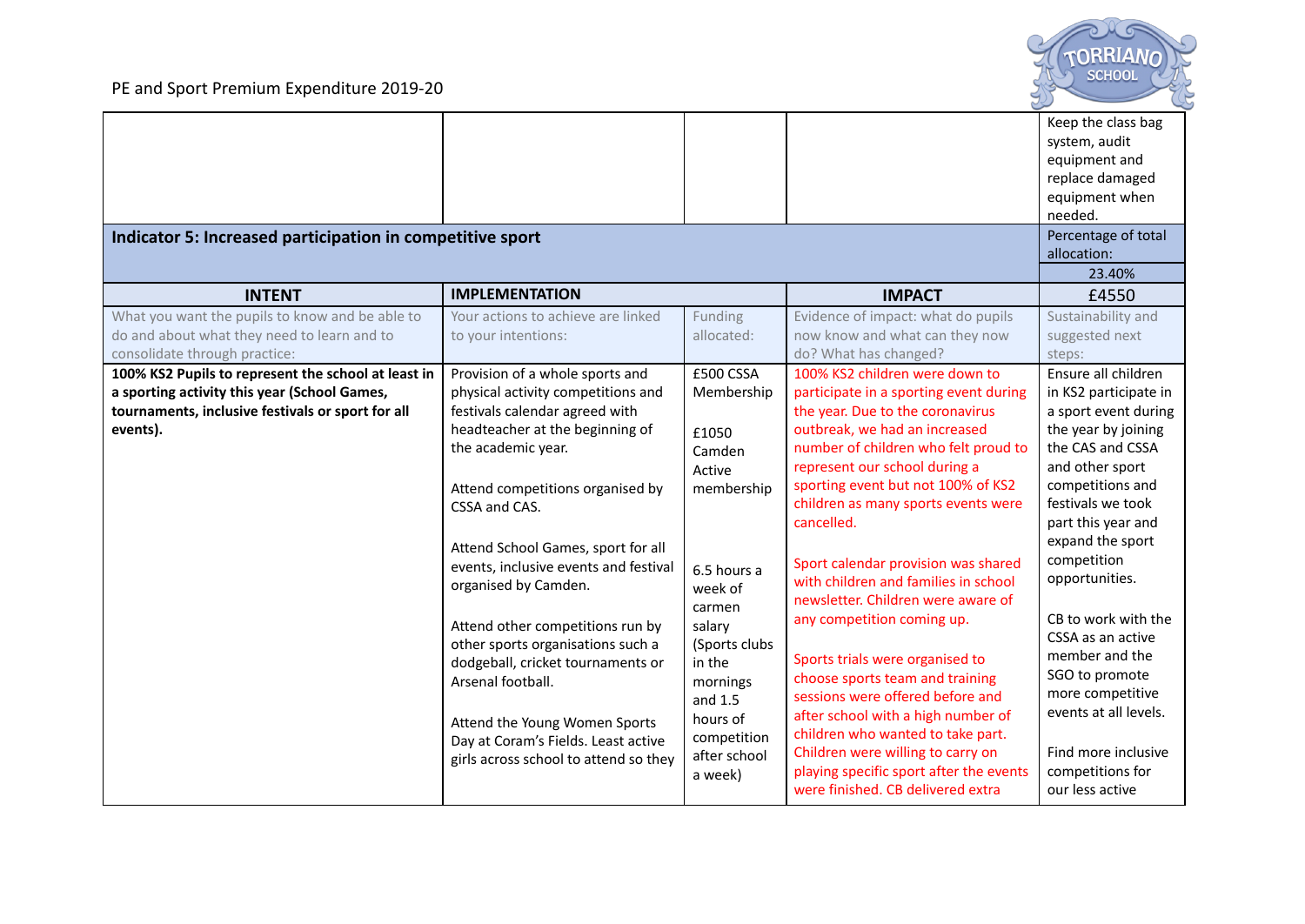

|                                               | can have experiences at different        | £3000 | training session during school hours   | children to          |
|-----------------------------------------------|------------------------------------------|-------|----------------------------------------|----------------------|
|                                               | sports.                                  |       | on Fridays afternoon. Children felt    | encourage them to    |
|                                               |                                          |       | more prepared for competitions.        | take part.           |
|                                               | Run sports clubs with training           |       |                                        |                      |
|                                               | sessions relating to the school sport    |       | Children who attended the sport for    | Share sports         |
|                                               | calendar in preparation to sports        |       | all event and inclusive sport were     | calendar with        |
|                                               | events.                                  |       | thrilled after their first competition | families through the |
|                                               |                                          |       | and willing to participate even in     | website.             |
|                                               |                                          |       | more festivals.                        |                      |
|                                               | Taking pupils to appropriate events      |       |                                        |                      |
|                                               | to allow them to thrive, such as         |       |                                        | Keep sharing all     |
|                                               | sport for all or festivals for inactive, |       | Evidences can be found on registers,   | competitions dates   |
|                                               | less active or low confidence pupils.    |       | sports news videos, PE spreadsheet,    | and outcomes in      |
|                                               |                                          |       | school newsletters and our successful  | social media, school |
|                                               | Sports coach, another member of          |       | year in the Camden Active School       | newsletter, sports   |
|                                               | staff and parents to accompany           |       | programme. We were nominated the       | news video and       |
|                                               | pupils to events after school hours.     |       | most improved school and joined 3rd    | letters to parents.  |
|                                               |                                          |       | in the overall competition table.      | Share calendar on    |
|                                               | Include pupils in the process of         |       |                                        | school website       |
|                                               | selecting participants for any sport     |       | We had over 300 pupils taking part in  | dates to remember.   |
|                                               | events. Children were asked all          |       | the LYG Virtual games. Camden was      |                      |
|                                               | sports event they would like to          |       | crowed the LYG Champions and our       |                      |
|                                               | participate during the year.             |       | school was the most engaged school     |                      |
|                                               |                                          |       | in Camden. We received medals and      |                      |
|                                               | Offer LYG Virtual Games challenges       |       | a trophy.                              |                      |
|                                               | to all children in school at and         |       |                                        |                      |
|                                               | home giving the opportunities to         |       | Children felt more confidence when     |                      |
|                                               | practice the challenges at school        |       | they had the chance to choose which    |                      |
|                                               | and encouraging children at home.        |       | competitions they wanted to enter.     |                      |
|                                               |                                          |       | Some children kept asking about        |                      |
|                                               |                                          |       | competitions dates and training        |                      |
|                                               |                                          |       | every PE lesson.                       |                      |
| Children participate in an intra multi-sports | Establish an intra multi-sports          |       | We started a dodgeball league and      | Offer dodgeball      |
| competition programme at lunchtime, before or | competition programme at                 |       | 99% of children in Y5 took part. The   | league to KS2 and    |
| after school.                                 | lunchtime, before and/or after           |       | league was unfinished due to closure   | extend the level     |
|                                               |                                          |       | of schools in March.                   | competition          |
|                                               |                                          | N/A   |                                        | programme.           |